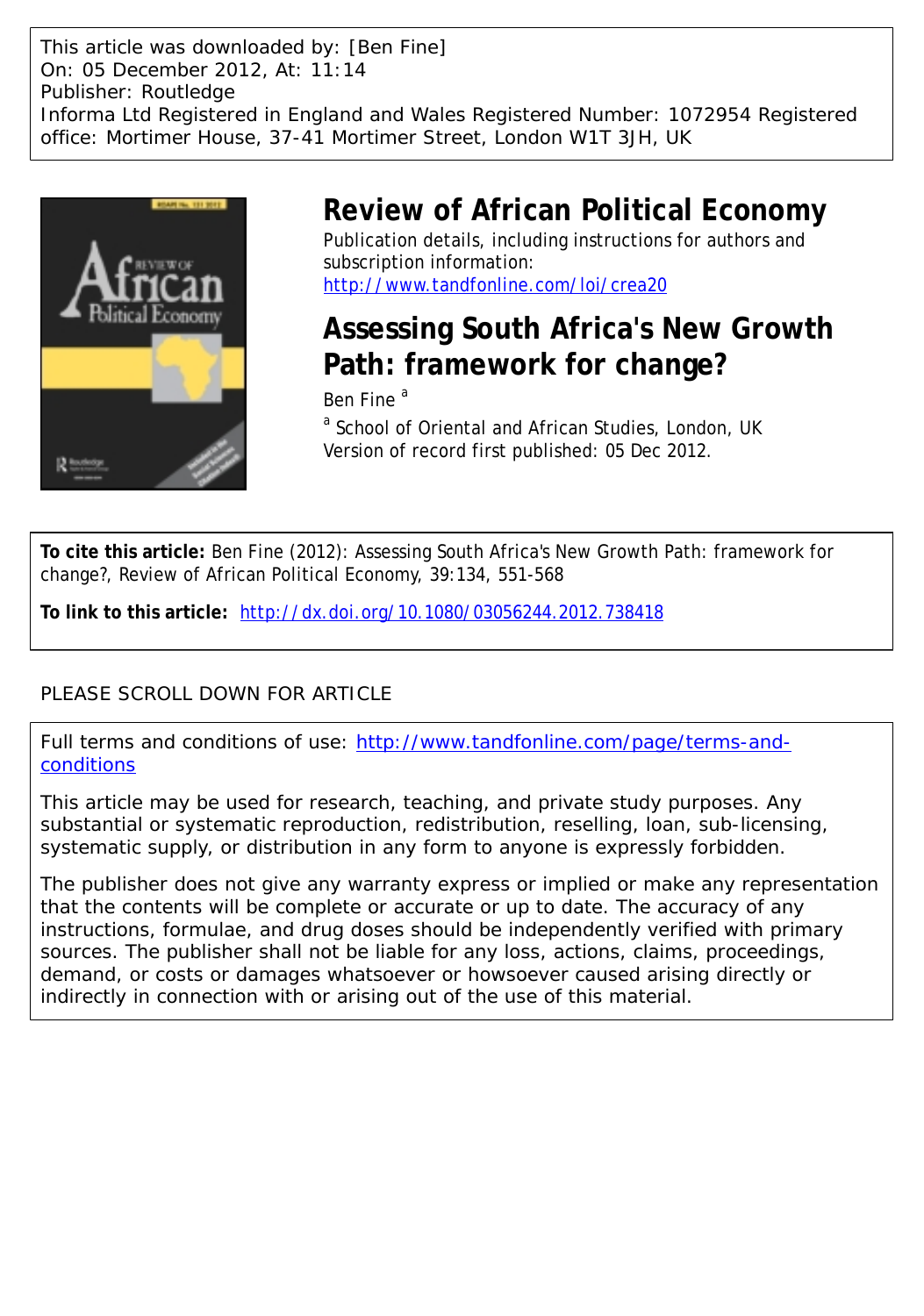# Assessing South Africa's New Growth Path: framework for change?<sup>1</sup>

Ben Fine<sup>∗</sup>

#### School of Oriental and African Studies, London, UK

The New Growth Path (NGP) is the symbolic policy document of South Africa's newly formed Department of Economic Development. It marks an intended break with the growth path of the first two decades of the post-apartheid era. But does it do so in principle and is it likely to do so in practice? This paper suggests otherwise because of its failure to address, let alone remedy, the key determining features of the postapartheid economic landscape. These are the (international) financialisation of (domestic) conglomerate capital especially associated with (illegal) capital flight, the complicity of a newly formed black elite, and the continuing reliance upon how these interact with South Africa's longstanding minerals –energy complex (MEC). Without breaking with these features, the NGP in particular, and policy more generally, will seek to temper the gains and organisational opposition of better-off workers for putative benefits to those deprived of employment and basic levels of public provision.

Keywords: New Growth Path; financialisation; minerals–energy complex; South Africa

[E´ valuer la nouvelle direction de croissance d'Afrique du Sud : cadre pour le changement?] La nouvelle ligne de croissance (NGP) est le document de la politique symbolique du nouveau ministère sud-africain de développement économique. Il marque une pause prévue avec la ligne de la croissance des deux premières décennies survenues après l'ère de l'apartheid. Mais est-ce que cela se confirme dans le principe et dans la pratique? Ce document suggère le contraire, à cause de son incapacité à  $r$ épondre - sans parler de remède – aux principales caractéristiques qui déterminent le paysage économique de la période après l'apartheid. Il s'agit de la financiarisation (internationale) du capital conglomérat (domestique), en particulier associée à la fuite (illégale) des capitaux, la complicité d'une élite noire nouvellement constituée, et d'un appui persistant sur la façon dont ceux-ci interagissent avec le complexe de longue date des minéraux d'énergie de l'Afrique du Sud. Sans rompre avec ces caractéristiques, la NGP en particulier, et plus généralement la politique, cherchera à tempérer les gains et l'opposition de l'organisation des travailleurs plus aisés pour des avantages supposés aux personnes privées d'emploi et les niveaux de base de la prestation publique.

Mots-clés : La Nouvelle trajectoire de croissance ; financiarisation ; complexe des minéraux d'énergie ; Afrique du Sud

ISSN 0305-6244 print/ISSN 1740-1720 online  $\odot$  2012 ROAPE Publications Ltd http://dx.doi.org/10.1080/03056244.2012.738418 http://www.tandfonline.com

<sup>∗</sup>Email: bf@soas.ac.uk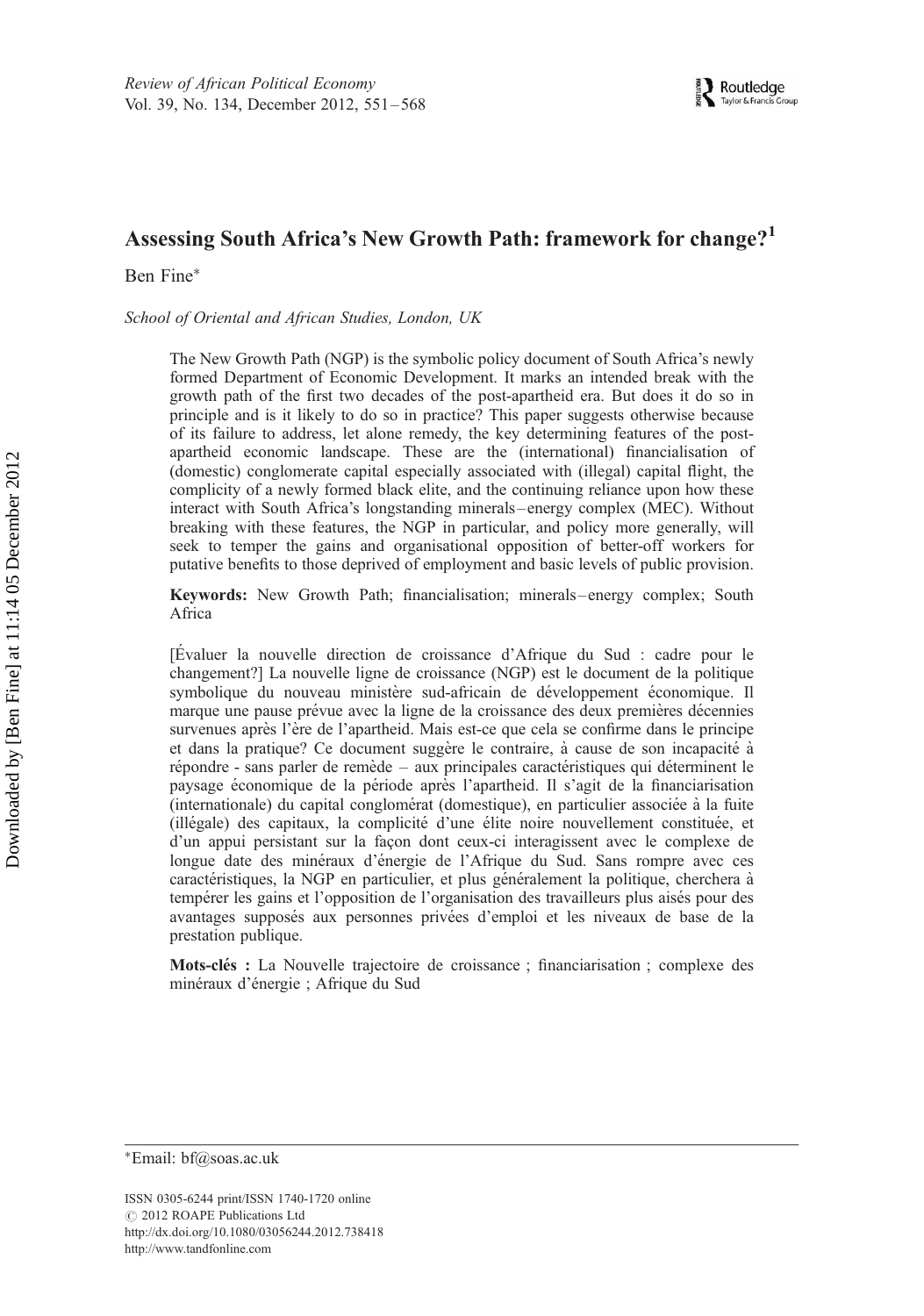#### Foreword

The processes leading to the election of Jacob Zuma as President of South Africa in May 2009, were also associated with political realignments, government restructuring, and hopes amongst progressives that the new guard would build upon what is increasingly being interpreted as a successful political transformation as the foundation for an otherwise delayed economic transformation (see ANC policy discussion documents released in March  $2012$ ).<sup>2</sup> For government, its provision for a shift in the trajectory for the post-apartheid economy depends upon what are effectively two new departments created by the incoming Zuma government – the Department of Economic Planning and the National Planning Commission. However, the formation of these two departments reflects a compromise, rather than a break, between the old and the new regimes. For, within the Presidency, Trevor Manuel, erstwhile finance minister and the politician most closely associated with past economic policies, was appointed to head the National Planning Commission with responsibility for long-term strategy. In November 2011, the National Development Plan (NDP) was published by the Commission. It is critically assessed in Fine (2012a); see also Sender (2012). But, in parallel with the Planning Commission, Zuma also appointed Ebrahim Patel, former general secretary of the Southern African Clothing and Textiles Workers' Union (SACTWU) to the cabinet as Minister for Economic Development. Patel published his own strategy as the New Growth Path (NGP) in November 2010, a year ahead of the NDP but of which the latter takes little notice.

This should not be interpreted as a sign of irreconcilable conflicts swept under the carpet, and the NGP and NDP share more in common than they differ. What follows is a critique of the NGP, drafted in response to an informal request from the National Union of Metalworkers of South Africa (NUMSA) as soon as the NDP was made available to support the union in formulating its response to this important policy and political document. As is apparent, it is more a scholarly than an activist text offering some degree of analytical support for those understandably suspicious of the NGP as such and its likely impact in practice upon policy. The strengths and weaknesses (and omissions) of the NGP are highlighted by reference to South African realities pointing to what is not (yet) on the policy agenda that needs to be in view of the goal of propelling South Africa to the status of a BRICS developmental state, the new transformational goal that was initiated by the earlier Mbeki regime as it sought to retain credibility (Ashman et al. 2010a, 2013). In short, as things stand, even if progressives win on the basis of the policy document conflict, if such there is between NGP and NDP, it will be at most a pyrrhic victory if not taken much further beyond the policy pressure points, processes and interests that inform the NGP.

This stance highlights and reflects the need to contextualise the NGP in the continuing if now almost two decades of transition from apartheid (for which there is sufficient time elapsed to consider conditions as being reproduced and not simply inherited from an oppressive past). First observe, though, that policy documents come and go, and thick and fast, in South Africa. They surely, even primarily, serve as occasional smokescreens around policies adopted in practice and the underlying realities that influence them and to which they respond. Thus, whilst the plan for Growth, Employment and Redistribution (GEAR) admittedly signalled a neoliberal turn when adopted in 1996, and was apparently motivated by the wish to attract foreign direct investment and to calm the (international) 'markets', $3$  its main role has been to allow for capital outflow by domestic conglomerates on an unprecedented scale with minimal inward direct investment by way of compensation, vital issues which tend to be overlooked in policy documents and debates (see below).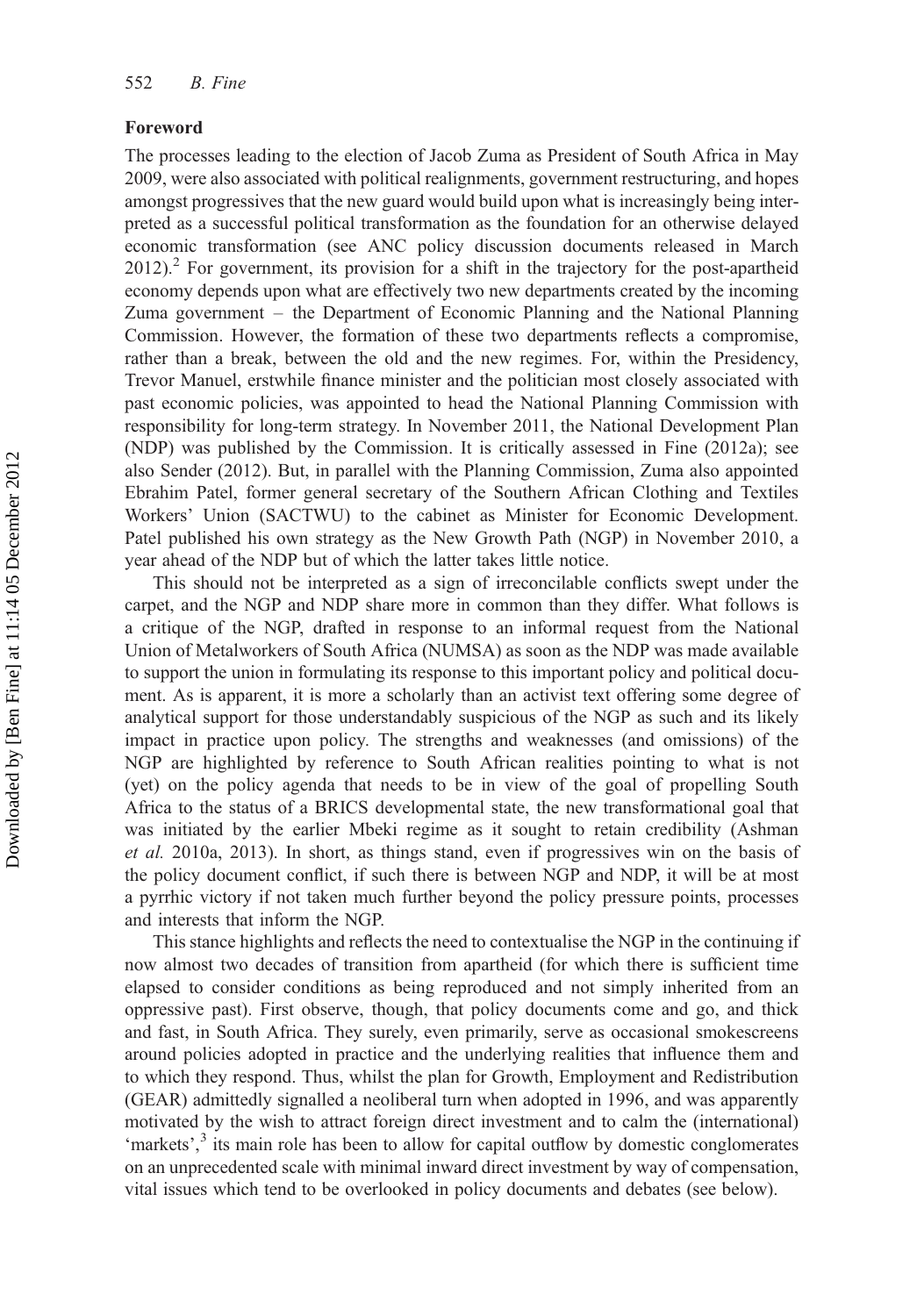Second, GEAR has then been so readily and correctly recognised to have been a neoliberal turn, whether to serve the international markets or traditional white capital, that any subsequent policy reform has inevitably been seen as a reaction against it, not least with the dramatic political events associated with the ascendancy of Zuma. But, as is at least implicitly revealed in the following critique of the NGP, perceiving policy along a continuum of more or less neoliberalism (or more or less developmental state for that matter) is simply misleading if not wrong. For the last two decades are better seen in terms of the following factors: international restructuring of South African capital (both inward and outward) in general; its financialisation (see below) in particular; the creation and strengthening of a black elite on this basis and through favourable relations, occasionally corrupt, with the state; and control of alternative forces for progressive change at the expense of minimal concessions (of which Mbeki to Zuma and from GEAR ultimately to NGP and NDP are symbolic). This is all especially so if set against the continuing social and economic inequalities and massive levels of unemployment characteristic of the post-apartheid period (Marais 2011).<sup>4</sup>

Indeed, the relative dismantling and marginalisation of the progressive forces that brought down the apartheid regime would be the most striking aspect of the post-apartheid period were it not for the restructuring of international and domestic capital, in and out of South Africa, and its associated spawning of a new black elite that is far from developmental. Further, these developments have been so prominent that even the collective interests involved have fallen foul of the policy processes underpinning, or accommodating them, as signalled by electricity power cuts for example, where the troika of privatisation, black economic empowerment, and interdepartmental coordination across government (other than under the thumb of finance) has failed to gel. More generally, prospects for a developmental state are laughable unless domestic levels of investment double, something that simply cannot occur unless finance is taken in hand – not simply a policy prescription but a total reversal of the economic and political dynamics underpinning the post-apartheid period and the corresponding interests that they have come to serve.

Third, nor is this depressing narrative a simple tale of the triumph of (international) markets over progressive alternatives, nor the ebb and flow of the delicate balance of a coalition of elite interests against those of a majority struggling for alternatives. The abiding tragedy of the South African transition albeit with its own peculiarities, as more generally revealed by the global crisis, is the extent to which the dysfunctions of capitalism in the era of financialisation have been to intensify social and economic inequalities, not least through low levels of investment, employment and social provision. As revealed now in Europe in dramatic terms, fiscal deficits go hand-in-hand with democratic deficits, against which policy documents such as the NGP in South Africa merely represent the tilting at windmills.

In what follows, the first section highlights how the NGP is framed around ambitious and commendable targets but only insofar as they are accommodated by trade-offs offered by the better paid and organised sections of the working class (with no guarantees of feasibility or delivery in return for their sacrifices and co-operation). The next sections questions whether such trade-offs are necessary once account is taken of the ways in which policy has been complicit with, or has even promoted, the key economic dynamic of the post-apartheid period, namely the (international) financialisation of its conglomerates with a particularly severe drain of resources in the form of (illegal) capital flight. The next two sections reveal the limitations of the NGP by reference to the experiences of China and developmental states. This is followed by a discussion that highlights how a number of the more detailed policies to be found in the NGP are limited, compromised and/or flawed, not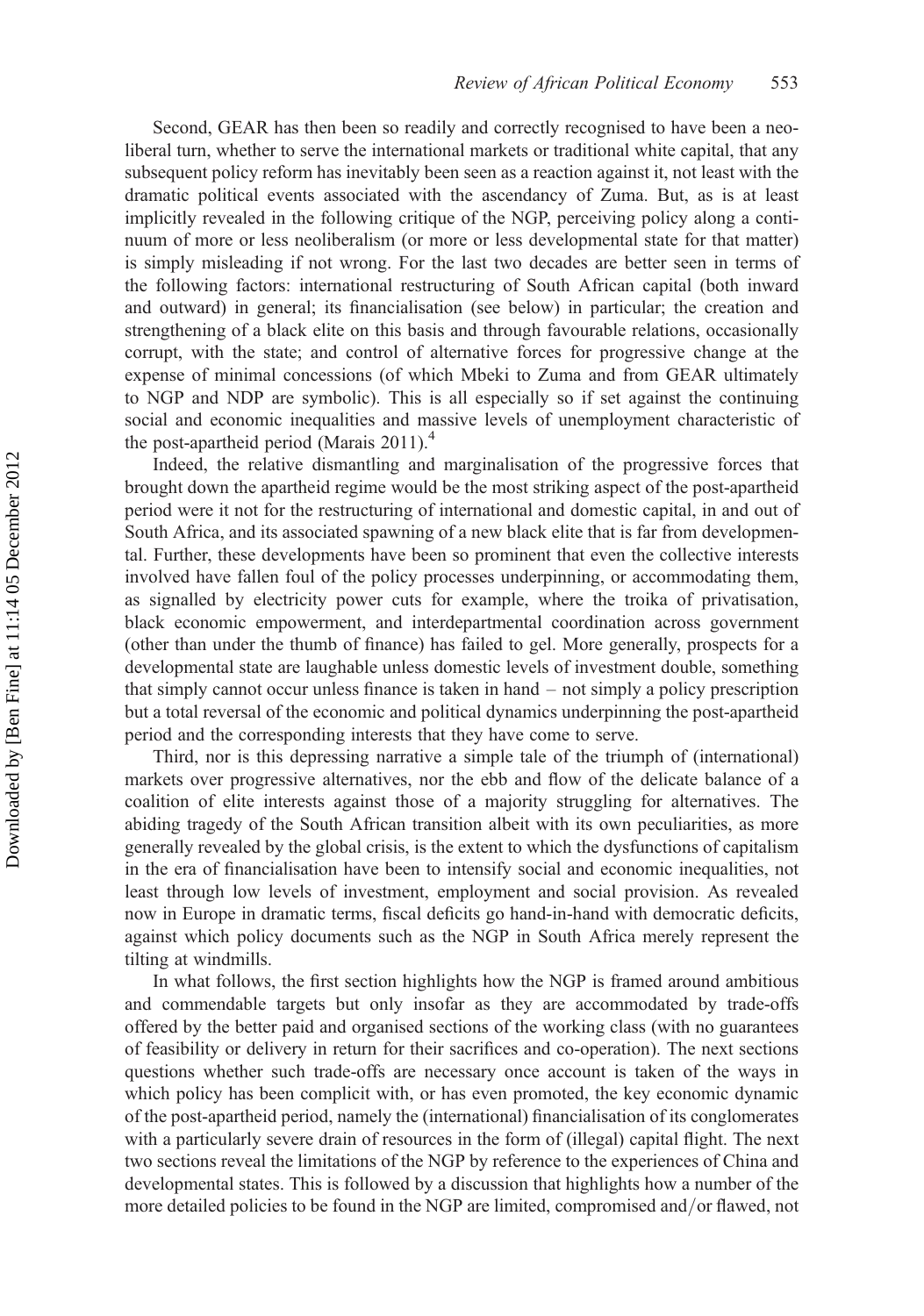least for failure to challenge, let alone take account of, the previously identified determinants of South African economic performance. The concluding remarks suggest that policy practice, let alone proposals, will have to progress far beyond, and different from the NGP if progressive change is to be achieved.

#### New Growth Path for old?

There is much to commend the framework underpinning the NGP in terms of its objectives. First and foremost is to acknowledge the need for a break with the old growth path although there remain doubts to some extent over how the old is conceived and how the new breaks with it both in trajectory and driving force.

Second is the emphasis on addressing decent work, poverty, labour absorption, a social wage, and a greener economy. It is far from clear, however, that in its goals the NGP represents either much of a break with the old growth path (as opposed to its achievements) or offers more than the buzzwords and fuzzwords of developmental discourse.<sup>5</sup> After all, the NGP could hardly explicitly seek to worsen working conditions, poverty, labour absorption, the social wage, and the environment, and hope to get away with it in contemporary South Africa! Significantly, where the NGP is explicit in projecting pain rather than gain is in its clear intention of moderating wage settlements of those earning between ZAR3000 and ZAR20,000 per month (p. 26). The presumption is that this will allow other objectives to be met, but how (by what mechanisms) and how much (employment, social wage, poverty alleviation, etc.) is left somewhat vague although it is advised 'it requires some sacrifice from union members ... the New Growth Path must ensure that economic and social policies demonstrably reward any sacrifice by members with real gains for the working class as a whole' (p. 29). How is this to be done let alone demonstrated?

Unfortunately, this stance exhibits some considerable affinity with the old growth path, at least as far as the pain of union members is concerned, even if sugared by the promise of gain for others. The implication is that too high levels of (higher) wages are a significant burden on the economy in terms of employment generated and space for fiscal expansion. It is precisely such analytics that the NGP might have been expected to abandon without thereby degenerating into fiscal irresponsibility, although the latter will be charged whatever minor or major breaks are proposed from the dictates of sound finance and reliance on market forces. To put this another way, whenever there is unemployment of whatever level, there will be those who argue it can be ameliorated by reducing labour costs. To whatever degree this is true, and it is clearly affected by a myriad of other, arguably much more important macro and micro determinants of employment, it does not begin to get to grips with the massive unemployment characteristic of South Africa that does not derive from the wage levels of unionised and better paid workers. That this assumes some prominence in the NGP might be a compromise aimed at reassuring and incorporating business into social partnership. But as the framework itself observes that the country's profit share is high and has been increasing (p. 3), this would hardly seem to be necessary, effective or, to put it bluntly as the main effect of wage restraint, desirable.

Third, welcome within the framework is the identification of some key features of the old growth path, not least dependence on the minerals value chain (but without mentioning the minerals –energy complex – see below), the misuse of commodity-based revenues, the undue dependence on short-run capital inflows, backlogs and bottlenecks in infrastructure, and monopoly pricing in key sectors. Addressing why these should have occurred and, correspondingly, how they will be remedied, remains weak other than through guilt by association with the past as opposed to the promise of the future. Indicatively, we are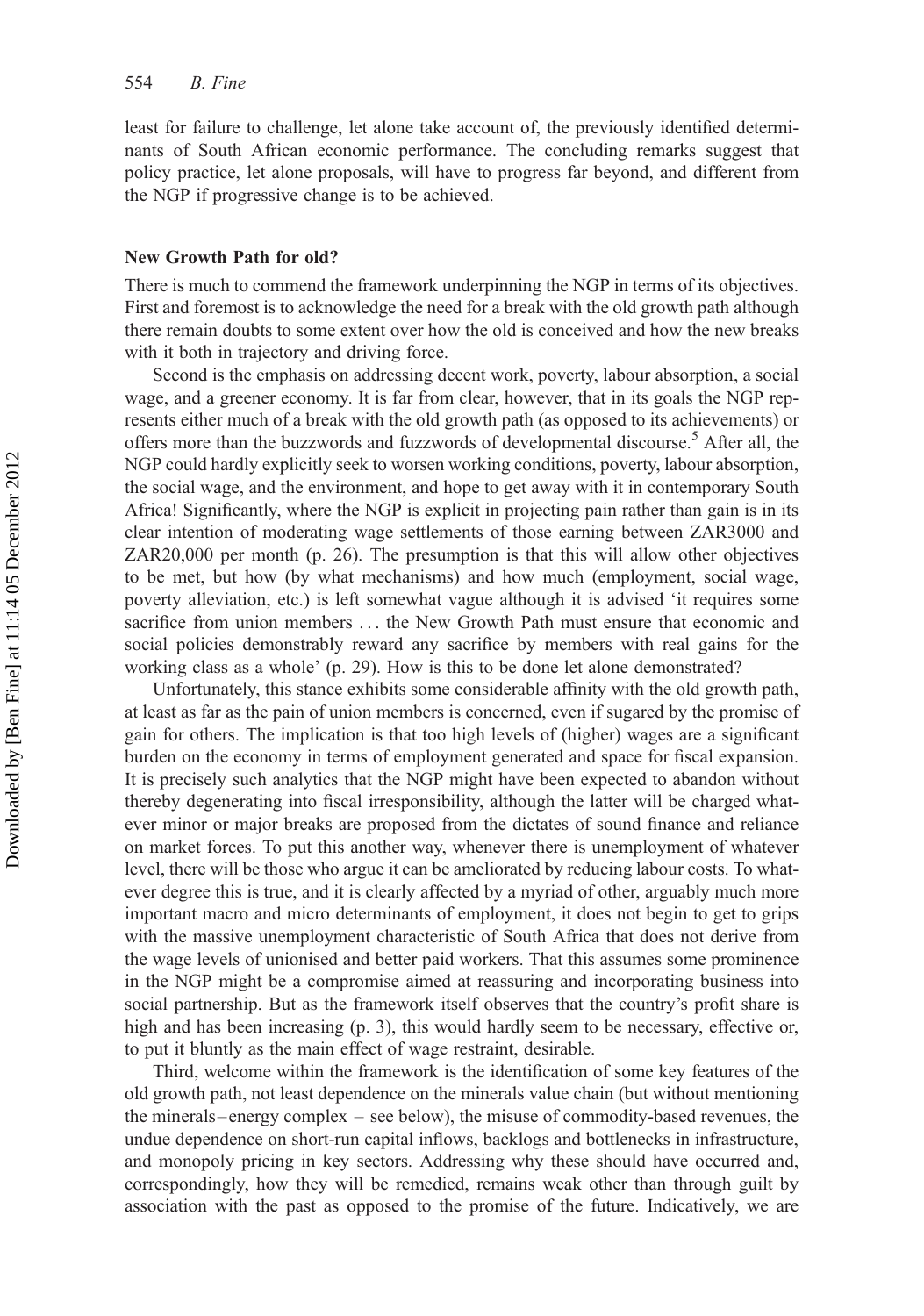told that 150,000 new security guards emerged between 2002 and 2008 (one in 14 of new jobs); that the top 10% of households capture 40% of income (p. 5); and that the share of profits rose from 40% to 45% between 1994 and 2009 (with a corresponding fall in share of wages). Good points but so what? Analytical leverage in embarking upon a new growth path requires a close and convincing account of what factors have given rise to such negative outcomes, and are measures prospectively in hand sufficient to tackle them in the future.

Nor is this simply a matter of the right and new policies but of a shift in the balance of economic, political and ideological power, and its appropriate representation through policy. This is explicitly targeted, if not in these terms, by the NGP, and is the context within which to locate the NGP's appeal to social dialogue and partnership, over and above its intent to moderate higher wage increases. The framework recognises that its success depends upon participation with, no doubt, an eye to the resentment of the previously imposed and non-negotiable GEAR: 'In South Africa, no technocratic solution – if it existed – could be imposed from above. We must develop this New Growth Path in conditions of active, noisy democracy' (p. 30).<sup>6</sup> Yet, it is precisely such 'noisy democracy' that has characterised the old growth path, and the framework offers little or no explanation for why this has failed to deliver in the past. The one exception, to belabour the point, is to suggest the need to moderate wage increases of better-paid workers. Whilst some token sacrifices are also required of capital and their managers, this reworking of social dialogue and partnership, as with unemployment, is at most token and fails to confront how it will depart from the old growth path in terms of shifts in the balance of power and its representation in policy to achieve stated goals.

Indeed, the NGP might have acknowledged that it is labour and progressive noise in opposition to the old growth path that has allowed the new to emerge. But of equal significance to noisy democracy is the silent, undemocratic, even illegal manoeuvres of capital to which I now turn.

#### From tradeoffs to capital flight

Despite then, the NGP's partial virtues and strengths, there are arguably significantly deeper weaknesses and even inconsistencies in the framework.<sup>7</sup> The most immediate and striking is the starting point that, 'achieving the New Growth Path requires that we address key tradeoffs' (p. 2; emphasis added). These trade-offs are then listed as between 'present consumption and future growth', across 'infrastructure, skills and other interventions', between high benefits and risks, $8$  a strong rand and competitiveness, and 'the present costs and future benefits of a green economy'.

Now trade-offs, or zero-sum outcomes in other parlance, are only necessary when the economy is working at full capacity. This is evidently not the case in South Africa, as indeed is highlighted by the NGP's account and targeting of unemployment. Further, immediately before listing these putative trade-offs, attention is drawn to the need to address inefficiencies and constraints, each of which has the potential to substitute positive for zero-sum outcomes. Indeed, this might be thought, at least in principle, to be one of the first calls upon policy.

Of course, it is symbolic of Keynesianism that, in the context of mass (and for South Africa, also chronic) unemployment, attention to trade-offs as opposed to trade-ups as it were, is liable to be self-defeating. Moreover, emphasis on trade-offs is equally more deeply symbolic both of neoliberal policymaking in general and the old growth path(s)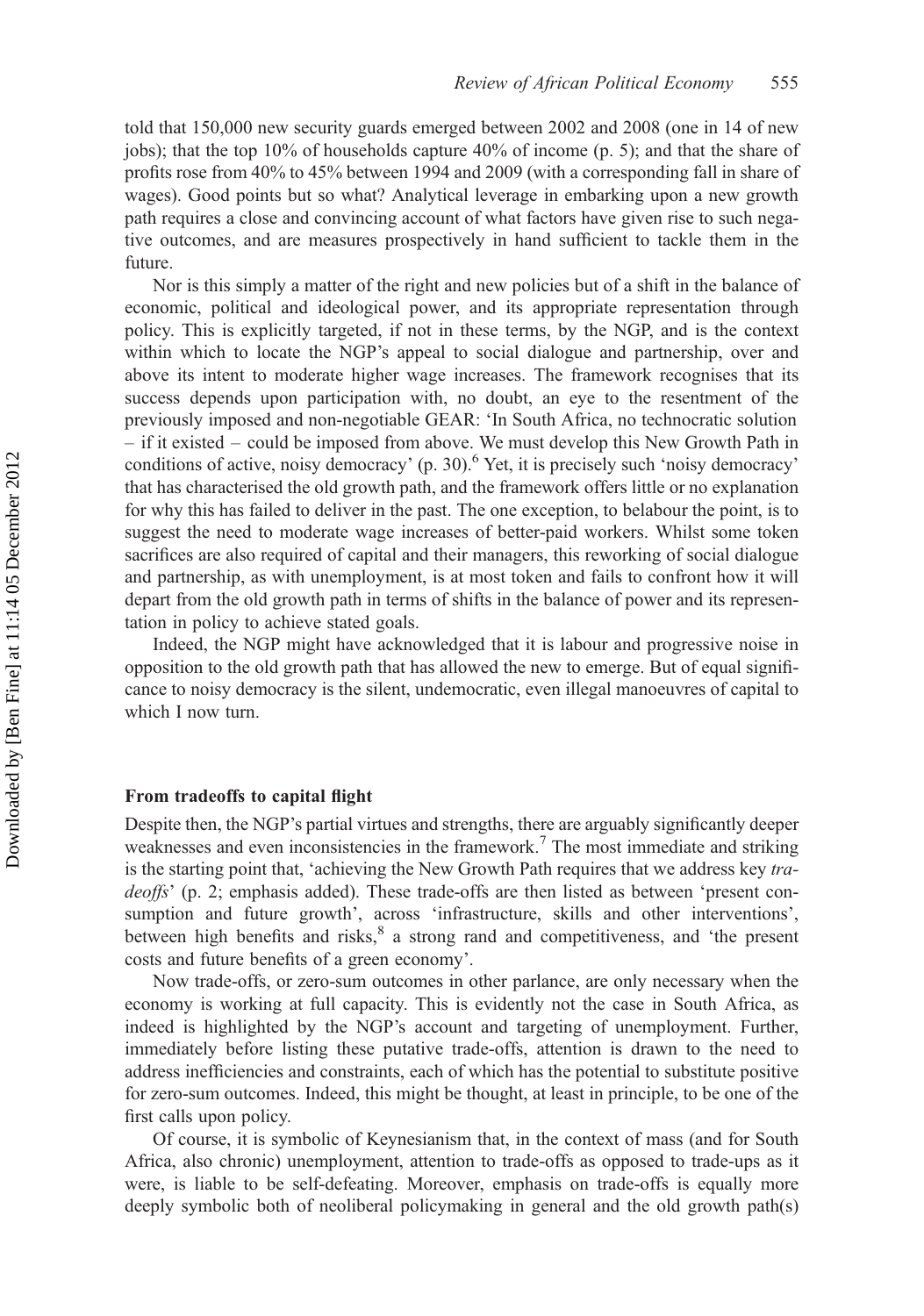in particular, raising doubts over how seriously a break has been made (a theme that will recur here).

Further, the rhetoric of trade-offs is also indicative of an unfortunate, if inconsistent, approach to labour as expendable if not expended. For the inspiration for the trade-offs revolves around the availability of non-labour resources and how they are deployed – we have to have trade-offs because we only have limited resources (*other* than labour). Here, though, there is one crucial oversight that has been so commonplace in practice, and yet overlooked to the point of almost absolute neglect, that it can only best be described as the elephant in the room. This is the issue of capital flight. For South Africa, it is and has been on an unprecedented scale, much of it totally illegal (and managed by large-scale corporations through transfer pricing – declaring value of exports from South Africa at a lower price than charged to importing countries).<sup>9</sup> Illegal capital flight was certainly extensive during the apartheid period but it has attained new and dramatic heights subsequently, exceeding 20% of gross domestic product (GDP) in its peak year in 2007.

Unfortunately, far from addressing this problem, the record of post-apartheid governments has been at best to turn a blind eye, and at worst to facilitate it, as illegal capital flight has increasingly been legalised with a programme of relaxation of exchange controls. Recent developments indicate that this syndrome of ignoring the elephant is at last being rectified, but only in the most perverse of ways. Government only a year ago announced its intention to grant an amnesty for illegal capital flight upon payment of a 10% penalty, as a step towards removing all exchange controls. This is akin to recognising the elephant in the room by tolerating its presence despite the enormous (policy) space it occupies or precludes. The South African Reserve Bank and the Treasury have been little short of scandalous in their failure to report upon and, one must suspect, pursue illegal capital flight, let alone take into account what impact it has had upon the economy. There has been little or no investigation of its incidence or the likely effect of the proposed amnesty (who would declare, and why, with an amnesty around the corner and no apparent investigation, and so on, and what about tax that has been failed to be paid). As far as these two lax guardians of sound finance and austerity are concerned, it is as if capital flight does not exist and, if it does, that it is best to work around it.<sup>10</sup>

In short, whilst the NGP calls for 'systemic changes to mobilise domestic investment around activities that can create sustainable employment' (p. 1), it overlooks the single



 $M_{\text{WE}}$ CAN NO LONGER IGNORE THE ELEPHANT IN THE ROOM"

Downloaded by [Ben Fine] at 11:14 05 December 2012 Downloaded by [Ben Fine] at 11:14 05 December 2012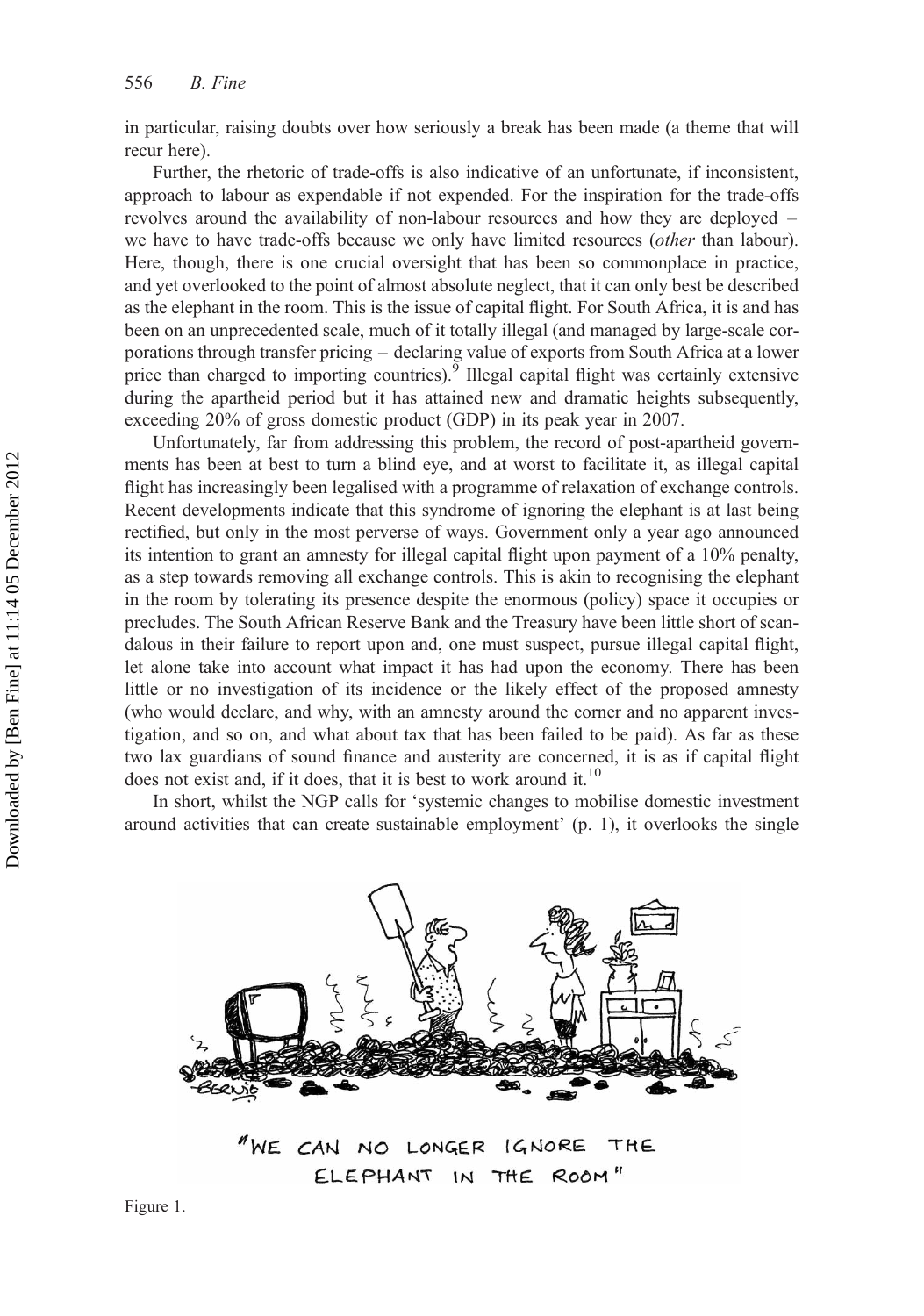most important proximate factor that needs to be addressed in order to achieve this goal (as well as failing to offer any analysis of why South Africa's long-term record is one of chronic underinvestment and how this will be remedied). Nor is this simply a matter of lost resources (that might be compared with the savings from moderating wage increases). For capital flight also squeezes the frontiers along which putative policy trade-offs are made. And it is only when we get beyond its squeeze (and that of financialisation more generally – see below) that policies can be more fully engaged that not only mobilise investment but also in the appropriate activities. Thus, the trade-off that the NGP should have targeted is between capital flight and the capacity for policy, not between policies with capital flight taken for granted or, it might be added, even condoned.

#### Financialisation meets the MEC

Now, neither the effects of capital flight outlined above *nor* their causes spring from nowhere, alongside the other challenges posed for the post-apartheid economy. This crucial, even decisive, and certainly symbolic, aspect of the South African economy is the product and interaction of both global and domestic forces. At the global level, as starkly revealed by the current crisis, the world economy has been subject to what has been termed 'financialisation'.<sup>11</sup> In brief, financialisation has involved the phenomenal expansion of financial assets relative to real activity (by three times over the last 30 years); the proliferation of types of assets, from derivatives through to futures markets with a corresponding explosion of acronyms; the absolute and relative expansion of speculative as opposed to or at the expense of real investment; a shift in the balance of productive to financial imperatives within the private sector whether financial or not; increasing inequality in income arising out of weight of financial rewards; consumer-led booms based on credit; the penetration of finance into ever more areas of economic and social life such as pensions, education, health, and provision of economic and social infrastructure; the emergence of a neoliberal culture of reliance upon markets and private capital and corresponding anti-statism despite the extent to which the rewards to private finance have in part derived from state finance itself.

However we understand financialisation, its consequences have been reductions in overall levels and efficacy of real investment as financial instruments and activities expand at its expense even if excessive investment does take place in particular sectors at particular times (as with the dotcom bubble of a decade ago); prioritising shareholder value, or financial worth, over other economic and social values; pushing of policies towards conservatism and commercialisation in all respects; extending influence of finance more broadly, both directly and indirectly, over economic *and* social policy; placing more aspects of economic and social life at the risk of volatility from financial instability and, conversely, placing the economy and social life at risk of crisis from triggers within particular markets (as with the food and energy crises that preceded the financial crisis). Whilst, then, financialisation is a single word, it is attached to a wide variety of different forms and effects of finance even if with the United States and the United Kingdom to the fore and other economies, such as Greece, subject to the severest of adjustments.

To some degree, financialisation (not the old growth path) is the key to understanding the malaise of South African economy and society, once wedded to an understanding of it as historically and currently dominated by the minerals –energy complex (MEC). What is this MEC, recognised at most in a token fashion in the New Growth Path by reference to 'dependence on the minerals value chain [and] ... Weaknesses in the state's use of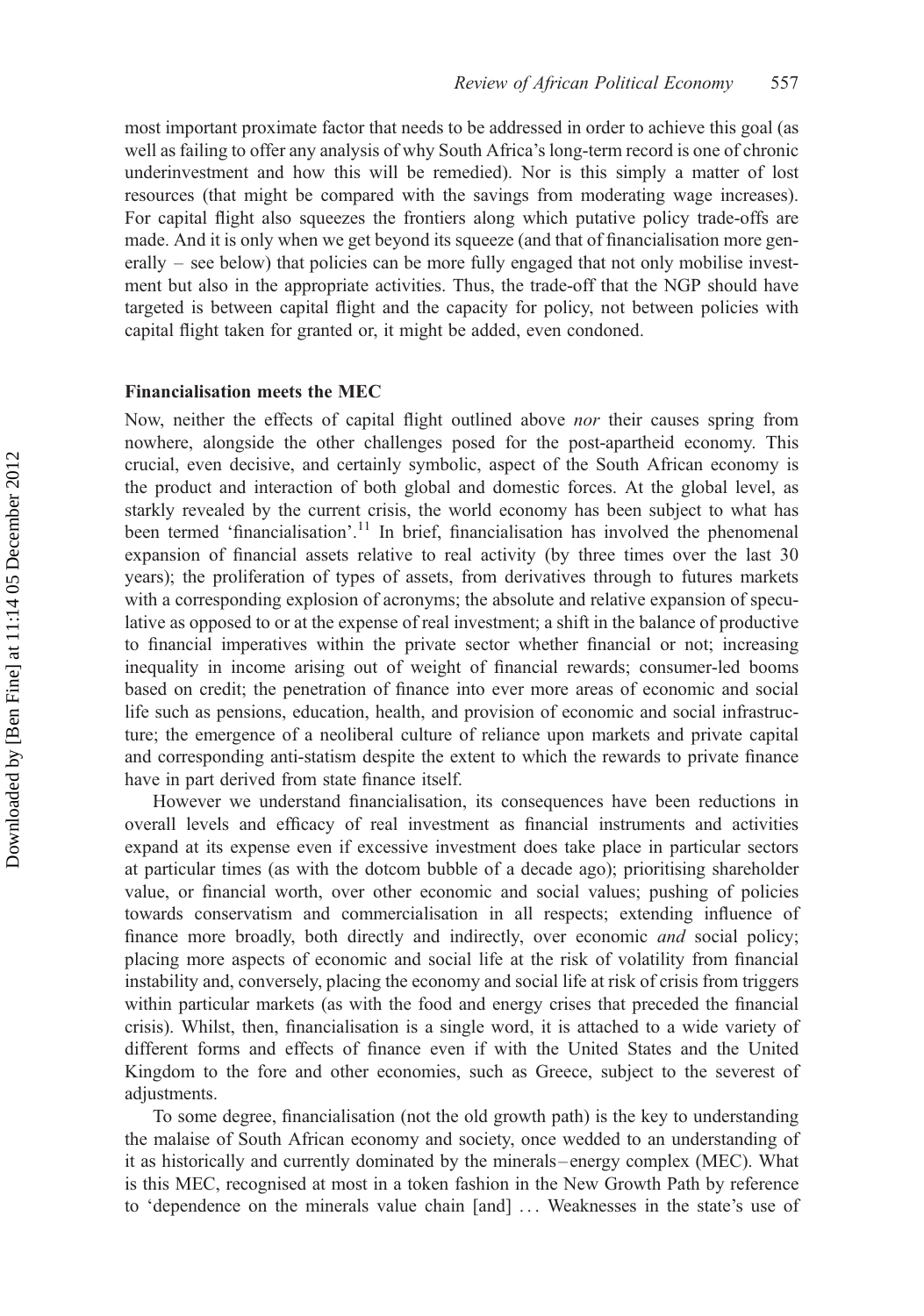commodity-based revenue for economic diversification and skills development' (p. 5)? It is the specifically South African system of accumulation that has been centred on core sectors around, but more wide-ranging than, mining and energy, evolving with a character and dynamic of its own that has shifted over time. Its history and consequences can be traced back to the emergence of mining in the 1870s through to the present day. In the interwar and immediate post-war period, core MEC sectors drove the economy, furnishing a surplus for the protection and growth and, ultimately, incorporation of Afrikaner capital. State corporations in electricity, steel, transport and so on, represented an accommodation across the economic power of the mining conglomerates and the political power of the Afrikaners, an uneasy compromise of evolving fractions of classes and their interests forged through both state and market. The apartheid labour systems were less an accommodation than a common bond across capitals and against labour. But the divisions between Afrikaner and mining capitals precluded a more general strategy of industrial diversification out of core MEC sectors, leading to a partial vacuum in intermediate and capital goods capability, a failure to accrue economies of scale and scope other than in core MEC sectors, and an inefficient consumer goods industry surviving by protection upon demand.

But, by the 1970s, Afrikaner and mining-related capital had been sufficiently integrated for a common economic strategy to be adopted, as had always been the case for labour systems. However, with the collapse of the post-war boom and the Bretton Woods system based on gold at US\$35 per ounce, and the sharp rise in oil and energy prices, a huge premium attached to both gold and energy. As a result, an industrial strategy for diversification was scarcely considered let alone adopted. Instead, the 1970s witnessed an extraordinary state-led expansion of gold and energy production. Into the 1980s, the crisis of apartheid also precluded a state and/or private strategy for industrial promotion. But, whilst the core MEC industries remained central to the economy, capital controls meant that profits generated internally that were not illegally transferred abroad (see below) were confined to accumulation within the South African economy itself. This gave rise both to further conglomeration across the economy but, first and foremost, to the expansion of a huge and sophisticated financial system as cause and consequence of the internationally confined, but domestically spread, reach of the South African conglomerates with Anglo American in the lead.

The MEC is the system of accumulation that was inherited by post-apartheid South Africa, and it has survived more or less intact over the post-apartheid period. This is not to say it has remained unchanged, quite the opposite, just as it has experienced significant change in the past. Unfortunately, those changes have, however, reflected the extent to which South Africa is the exact opposite of a development state (see below) and has been driven further away from being so.<sup>12</sup> In particular, the South African economy over the post-apartheid period has been driven by what might be termed a backlog in financialisation and globalisation that was inherited from the apartheid period. These have dominated both the low pace of domestic accumulation and the form and composition taken by the restructuring of the domestic economy. Whilst the MEC core sectors have strengthened, the fastest growing sector in the economy over the last 20 years has been finance and related services, now taking as much as 20% of GDP, although 40% of the population benefit from no financial services at all.

Now according to the efficient market hypothesis (itself a form of trade-off economics in the extreme), as far as those supporting financialisation are concerned, the role of financial markets is to provide for the efficient mobilisation and allocation of resources to investment. Has this been done by the South African financial system? Not at all, domestic levels of investment are running at half those generally acknowledged to be necessary for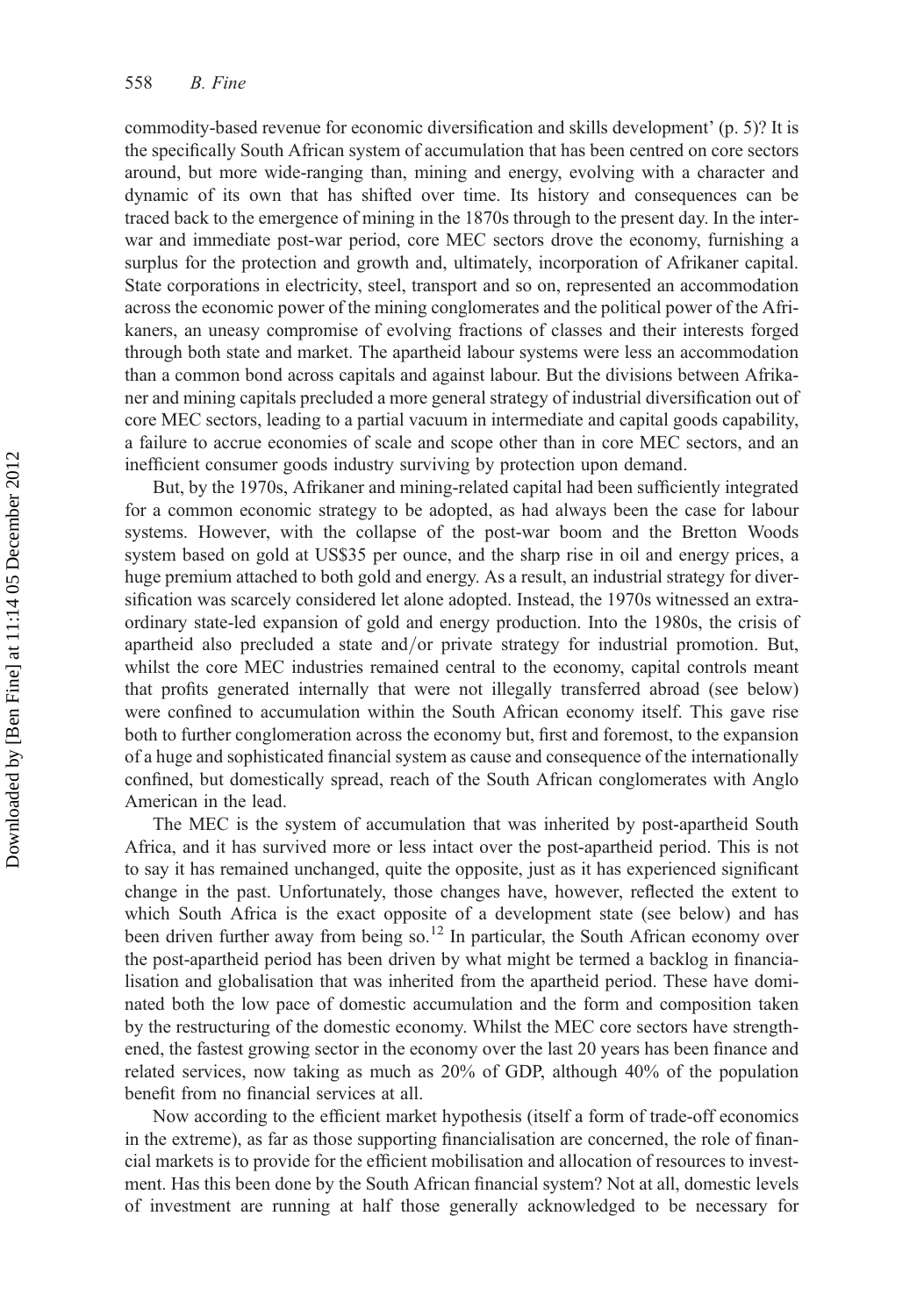developmental state status. And where are all the resources going? Well, one answer has already been provided, they go into the financial sector itself. I exaggerate somewhat as, of course, some financial services are completely essential, like high-security protection of the rewards and properties of the most unequal society in the world (150,000 new jobs after all). But, effectively, far from adding 20% to GDP, financial services are taking away a quarter of GDP and cheekily suggesting that by doing so they add the equivalent to GDP.<sup>13</sup> Across the world, three times as many financial assets are now required to serve one unit of GDP than 30 years ago. If this were true of any other input, such as energy, steel, or whatever, we would be outraged. But finance gets away with it. And, as already mentioned, the South African situation is even more serious and disturbing because this financialisation is not only associated, as elsewhere, with exaggerated rewards to those working within finance, and conducive to credit-based levels of consumption based on speculation in housing markets, it has been accompanied by the most extreme levels of illegal capital flight.<sup>14</sup>

As a component part of globalisation and financialisation, capital flight places the (macro)economy on the cusp of instability, and this has had to be accommodated in South Africa, and has even driven, macroeconomic policy to serve its needs. The framework recognises this but in an elephantine way:

A persistent balance-of-trade deficit funded with short-term capital inflows (essentially foreign investment in equities and in 2009/10 increasingly in interest-bearing assets), attracted largely by interest rates that were high by international standards. In effect, the country borrowed abroad to sustain government spending, investment and household consumption which remained heavily biased toward the well off. Both investment and domestic savings remained below the levels required for sustained growth. (p. 5)

This is all true but misses the main point. Interest rates have in effect been held high, whether intended or not, in order that short-term capital inflows (a source of volatility) can compensate for long-term (illegal) outflows. And the exchange rate has been held at a high level with the effect of making capital outflows worth more in foreign currency to those who benefit from them, whilst making it ever more difficult to sustain both the exchange rate and competitive economic growth. Indeed, it is not the case that shortterm inflows, 'enabled the country to spend more than it earned' (p. 4). It allowed it to send abroad what it earned although, of course, 'the country' is a euphemism for a very few select companies and individuals.

This is of profound significance for the restructuring of domestic industry which has not been driven by the need to fill in the hollowed-out industrial structure inherited from apartheid, with its limited capacity to build upon the MEC core strengths and diversify through capital and intermediate to more competitive and higher quality consumption goods. Rather the conglomerate structure has been dismantled to create sectoral monopolies whose profitability depends upon high prices and not productivity increase, the very antithesis of the much needed three-high economy – high investment, high productivity and high wages. Again, this is acknowledged, if only weakly, in pointing to 'continued economic concentration in key sectors, permitting rent-seeking at the expense of consumers and industrial development' (p. 5). What has been, and remains, notably absent is the corresponding commitment to secure long-term finance for investment in labour-intensive domestic production to meet domestic consumption of basic needs, thereby creating jobs, alleviating unemployment and addressing the backlog of provision and inequality inherited from apartheid. Again, with token if significant exceptions, inequalities have strengthened post-apartheid.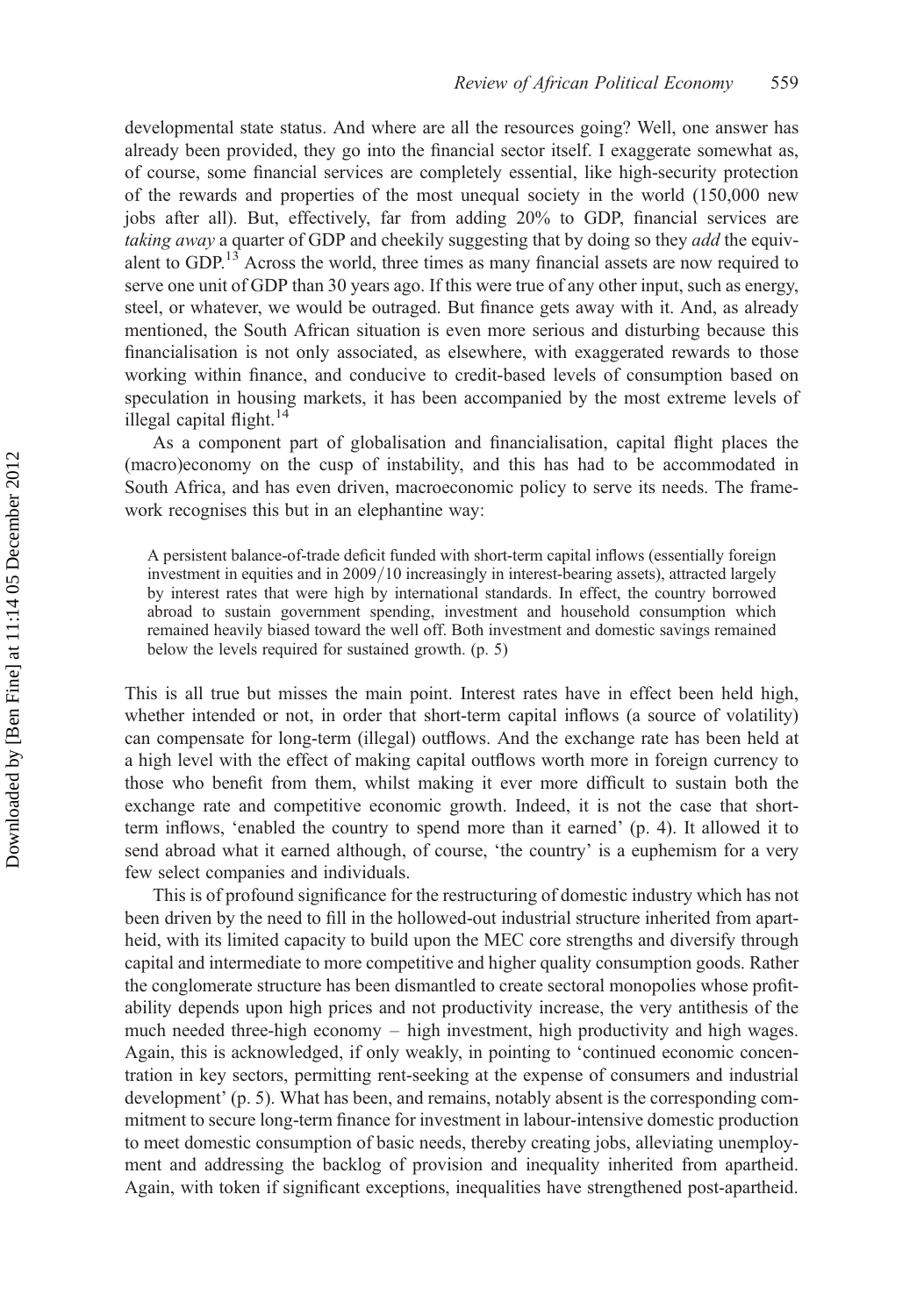Now it is against the accommodation of these various elephants in the room – financialisation, illegal capital flight, and the continuing imperatives of the MEC – that the hard trade-offs highlighted by the framework need to be assessed. For instance, it is claimed without further specification that, 'global economic turmoil has also opened up new policy space for developing economies to go beyond conventional policy prescriptions' (p. 4). If so, itself indisputable if balancing some minor concessions in the rhetoric of the Washington institutions in deference to neoliberalism's tarnished reputation and worsening economic conditions, South Africa is certainly not seizing that new policy space just as it did not seize or even test the space that was previously available (rather than warmly embracing its confines under the neoliberal GEAR). Moreover, cabinet has already rejected the idea of taxing short-term capital inflows (let me remind you that these underpin longterm capital outflows).<sup>15</sup> As previously indicated, the NGP proceeds oblivious to the proposed amnesty granted on capital flight and the corresponding intention to liberalise exchange controls completely.

#### Lessons from China...

This is exactly the opposite of the way in which China, for example, has been so successful over the past few decades. Its economic development has been primarily based on rapidly expanding domestic markets, complemented but not dominated by exports which are highly import-intensive. This has been accompanied by relatively rapid growth in labour productivity, contingent upon very high levels of investment and has given rise to increasing real wages and even the emergence of shortages for skilled labour. A full account of the processes involved is not necessary here but one to highlight is the staggering dependence of China upon banks for finance for industrial investment. It is proportionately roughly four times higher than for the United States, and at least double that of most other countries. This is, however, indicative of the limited extent of financialisation of the Chinese economy, since finance has derived primarily from state-owned banks that have been policy driven. Of course, this does not guarantee developmental success in the absence of other conditions but these are precisely what have been present in China where, nonetheless, development is fraught by the tensions associated with sustaining international competitiveness and domestic economic and social stability.

In short, though, the lessons to be learned from China for national developmentalism are, broadly and overgeneralising, in contemporary conditions, especially in the wake of the current crisis, that a corresponding positive role for the state depends upon: insulating the mobilisation and allocation of finance from financialisation in all of its forms (including illegal capital flight); the promotion of secure domestic provision of goods for domestic consumption especially as far as the meeting of basic needs and poverty alleviation are concerned; and a strong commitment to state provision of social and economic infrastructure attached to a 'developmental welfare state',  $^{16}$  and targeted industrial (and other) strategies designed to expand employment and productivity in line with corresponding increases in wages.

Significantly, the framework only mentions China as a source of co-operative opportunity. This is an important factor but one-sided. More specifically, as far as China might serve as an enabling factor in the promotion of desirable developments elsewhere including South Africa, its size and diversity give rise to a complex mix of complementary opportunities and sources of competition. Inevitably, these are variously spread across different countries, at different stages of development, across different sectors, technological capabilities and levels of value-added, and corresponding position within global value chains/networks.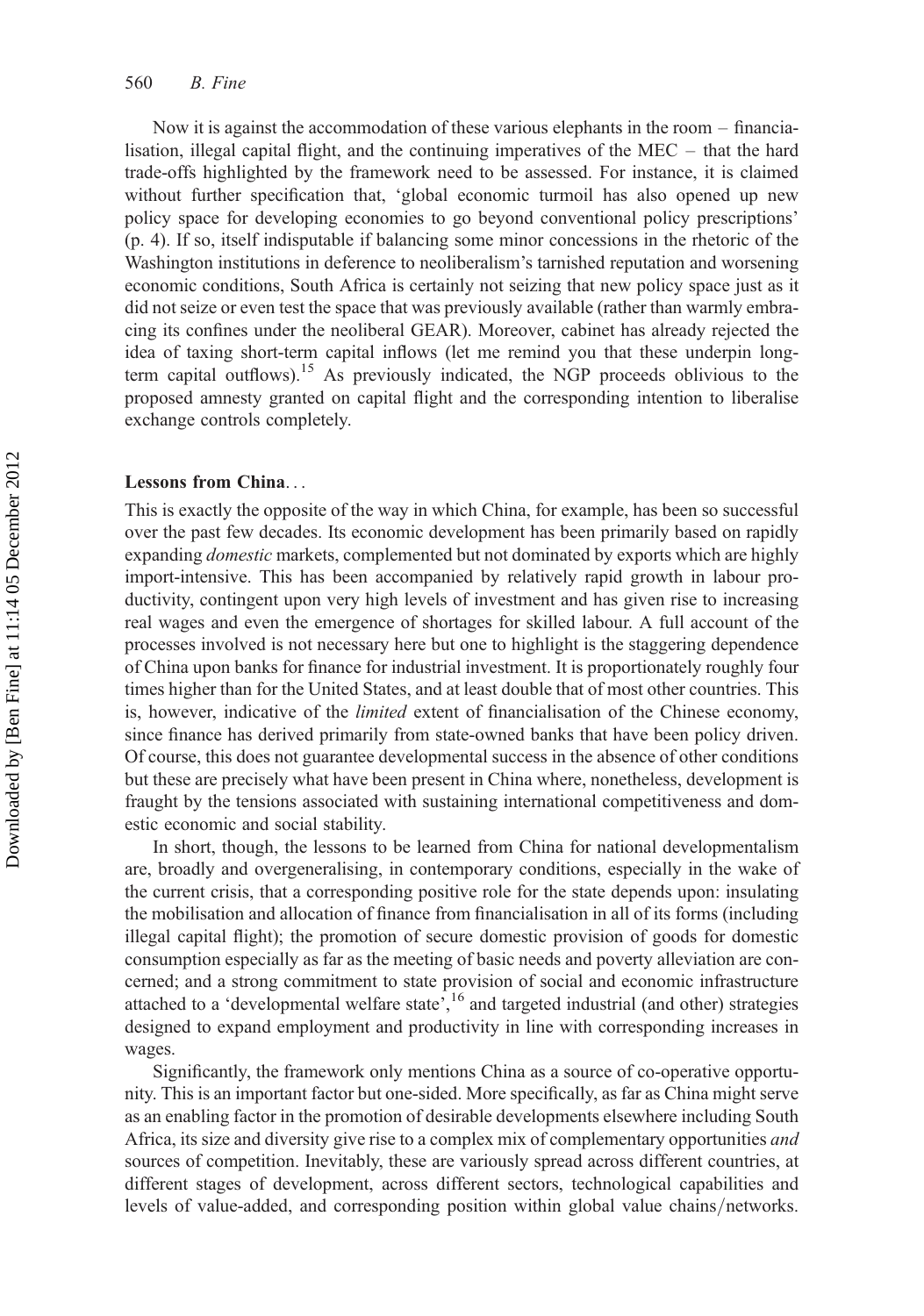Across the literature more generally, the levels of uncertainty and unevenness involved are conducive to appeal to metaphor as China is variously understood as Engine, Conduit, or Steamroller as far as other economies are concerned, or is it a perpetrator of Flying Geese or of Sitting Ducks. Policy in South Africa will need to be much more extensive and refined if it is to escape its old growth path irrespective of its relations with China.

#### ... To developmental state

And lessons will have to be learned from comparative experience, not least from China itself. The framework notably draws upon no comparative nor historical experience at all in identifying and justifying policies that might launch the NGP. The minor exception is the implicit, if token and obligatory, reference to South Africa as a developmental state with, presumably, some resonances with successes of the East Asian newly industrialised countries (NICs) and, possibly, beyond. There are, however, essentially only a couple of uses of the term. One is for it to coordinate and prioritise the state's efforts (p. 6). The other suggests that its role is 'to minimise costs for business' other than in making tradeoffs for greener economy and equity (p. 28). This comes within an entire subsection on the developmental state which otherwise adds little other than that all state agencies should pull together. But, in order not to give the wrong impression, it is emphasised that, 'a developmental state is not simply hostage to market forces and vested interests. Through careful alliances, clear purpose and by leveraging its resource and regulatory capacity, it can align market outcomes with development needs' (p. 28). In other words, remarkably and unnecessarily, the developmental state would appear to be precisely conceived as a hostage to market forces and vested interests but, with a bit of leverage, may be induced to do something else as well.

This is not the place to go into debate over the strengths and weaknesses of the developmental state paradigm (DSP) in general, let alone whether South Africa comes anywhere near approaching conditions that might allow it to be defined as such – which it does not.<sup>17</sup> In the 1980s, the DSP successfully deployed the empirical experience of the East Asian NICs to display the profound weaknesses of the neoliberal Washington Consensus dogma and the essential role played by state intervention to bring about latecomer, catch-up industrialisation. In doing so, amongst its other limitations, the DSP placed undue emphasis upon the relations between (industrial) capital and the state at the expense of the role of labour (as well as welfare, democracy and other aspects of development other than industrial performance). Over the past decade, following a loss of popularity around the turn of the millennium, the DSP has enjoyed something of a revival. But, in doing so, it has been both diluted and indiscriminately spread in its application. Almost anything that the state does can now be perceived to be developmental, and claims as such can be made equally readily.

Lest we forget, and both reflecting and contributing to this revival, discourse around the developmental state in South Africa was the result of a failed attempt of the Mbeki regime in its death throes to restore some credibility to its old growth path and failing political popularity and credibility. Inevitably, its adoption for the NGP could hardly be faithful to the earlier version associated with the East Asian NICs, of excluding labour, social dialogue, welfare and so on. And, as observed, the revived DSP readily allows for these to be added on in superficial and token ways. In effect, the NGP accepts the necessity of incorporating labour into its developmental state but, essentially, in order to ensure it is complicit with the sacrifices it will have to make (as opposed to them being imposed as is often supposed of the authoritarian East Asian NICs).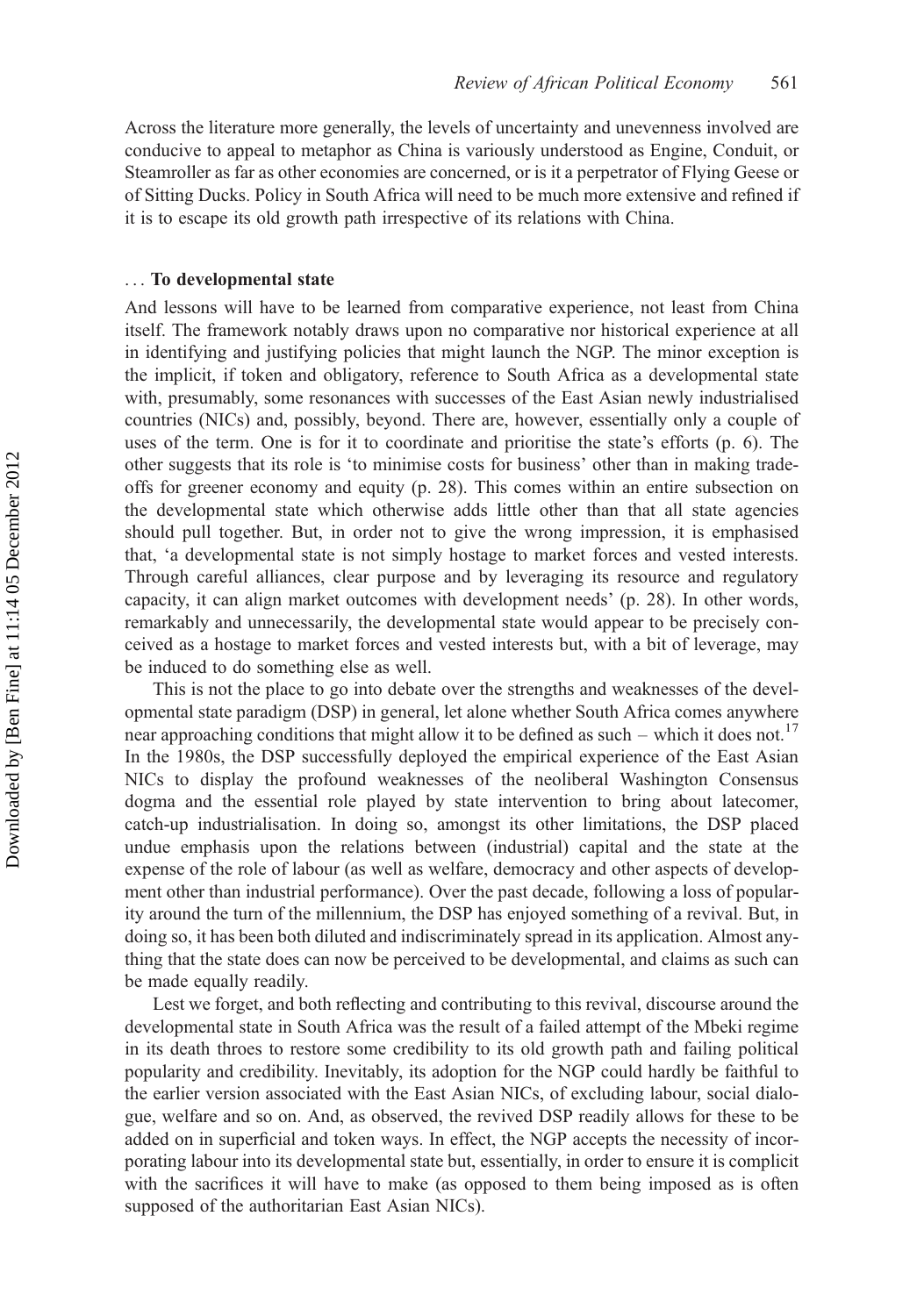## Twixt politics and policies

Thus, what is striking in the framework's use of the developmental state is the shallowness in the politics of what is involved. The first reference to the developmental state is immediately followed by an appeal to 'effective social dialogue that ... facilitates the necessary tradeoffs and sacrifices' (p. 6). It is complemented by four references to 'social capital', including this as a 'job driver'. Once again, this is entirely without substance and serves more of a marker, intended or not, of worthy intentions rather than of addressing the evolving structures of power and privilege within South Africa. Having written two books ripping the notion of social capital to shreds, I can hardly be expected to be sympathetic to it (Fine 2001 and 2010c). Again, this is not the place to rehearse my concerns other than to observe that social capital has served to raise self-help from the individual to the level of the collective (thereby for collectives to be blamed for their own condition for not helping themselves), has never been shown to contribute to policymaking (other than as an ideological support to the predetermined), and has studiously ignored the 'social capital' of the rich, privileged and powerful (those taking their capital out of the country whilst courting the complicity of a new black elite, the so-called bridging social capital of new and old wealth to which we should be paying much more critical attention than does the NGP).

In short, this is evidence of little or no determination to shift the politics from that of the old growth path, primarily relying upon private capital. For, mass unemployment in South Africa to the contrary, it is simply asserted that, 'In a *mixed economy*, private business is a core driver of jobs and economic growth' (p. 28; emphasis added). We clearly need a new core driver if this is the case. Significantly, the discourse around mixed economy immediately after the demise of apartheid was attached to a compromise with the private sector in which the role of the state would be expanded. What is now presumed to be the old growth path soon changed this. But both undue reliance upon, and misreading of, the South African private sector are retained by the NGP. For, whilst appeal is made to the participation and co-operation of the labour movement, it is always in terms of an accord in which it makes sacrifices even if, as remarked, 'with real gains for the working class as a whole' (p. 29). In this respect, there is an asymmetry relative to capital from which only limited sacrifice is called for although, in light of the severity of capital flight, its role is totally misjudged. For, even if it is accepted that 'business has its weaknesses', this is because, for the NGP, it 'has often been *reactive* and *inwardly* focussed'. Indeed, 'Too many business leaders have missed opportunities offered by the profound changes since 1994' (p. 29). On the contrary, business leaders have been extraordinarily strong not weak, aggressive not reactive, outwardly not inwardly focused, and have taken full advantage of the opportunities offered since 1994 – to take capital out of the country, to a large extent illegally!

Interestingly, then, unlike unions who are to make sacrifices for the common good because of the presumed need for trade-offs, the framework indicts business for (falsely identified) weaknesses, missed opportunities, and so on, with the implicit presumption that it need not make sacrifices, merely improve its performance at nobody's expense but to everybody's benefit. An obvious question is why did business not take these beneficial opportunities in the first place, and credibility is beginning to be stretched as soon as we also throw in how much business has benefitted over the post-apartheid period in terms of profitability, etc. Moreover, irrespective of egalitarian reasons for redistribution of income and wealth, even the mis-targeted indictments of business by the framework are sufficient to suggest that public ownership needs to be an essential component for rectifying these deficiencies. This is accepted for 'public' provision, such as health, education and much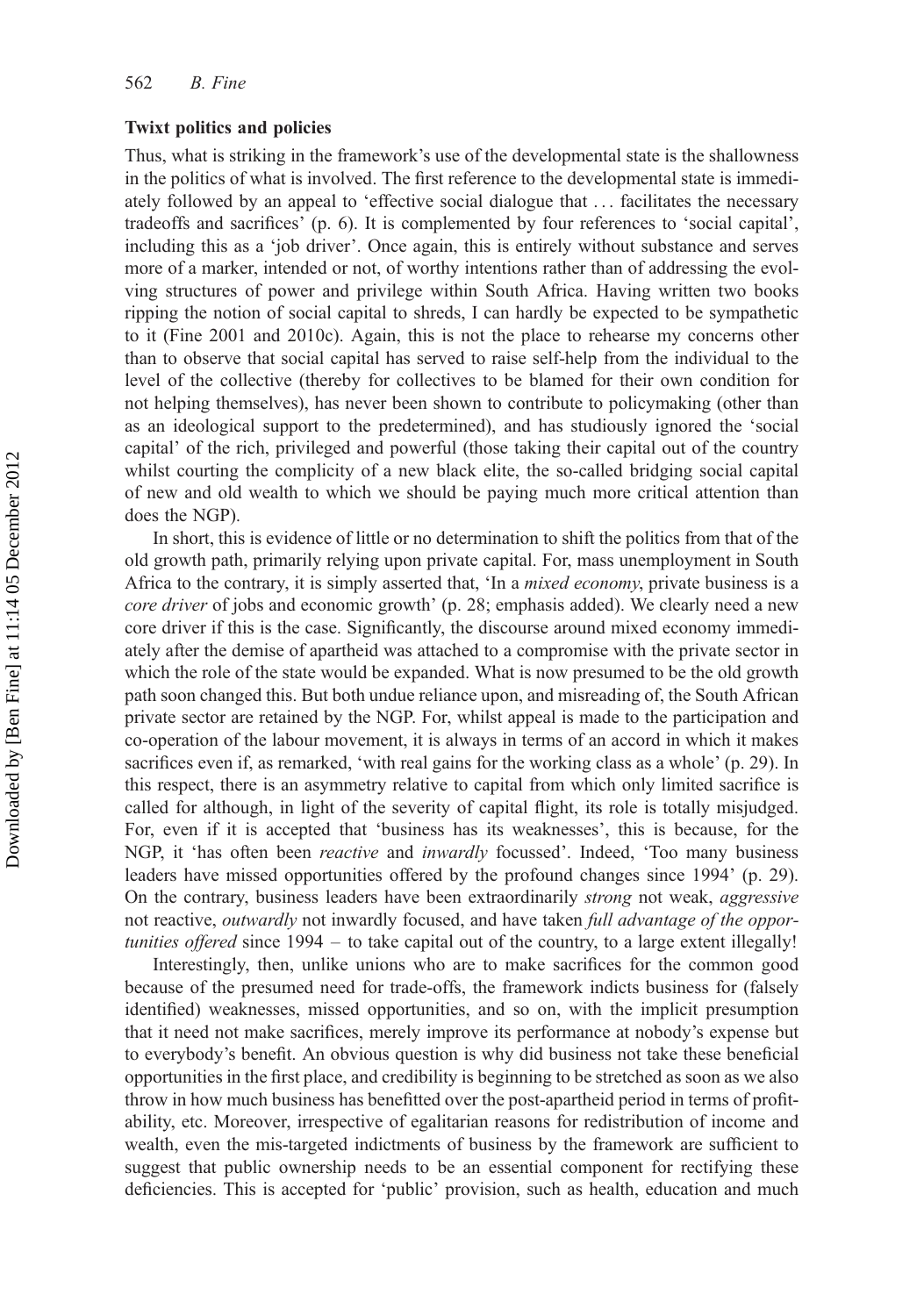social and economic infrastructure, but needs to be extended beyond this, especially as business does not simply fail to take opportunities but positively campaigns and organises to prevent, even to circumscribe, the state from doing so as is so evident from negotiations for the transition from apartheid onwards.

Significantly, though, despite its high profile in current debate, the option of extending public ownership is not seriously addressed in the framework. This is not to suggest that nationalisation is an answer to all problems, or even the leading factor within policy. Rather, for each and every sector of the economy, assessment of policy must be accompanied by an equal assessment of why corresponding goals have not been delivered in the past and whether public ownership is necessary to overcome private business 'weaknesses'.<sup>18</sup>

Nor are they liable to be troubled by the demands placed upon them in return for the government's efforts to 'moderate wage settlements' (p. 26). In this, the government is unlikely to be able to succeed over the long term in its intention, although it will condition, that is weaken, the strength and determination with which the labour movement will be able to engage in collective bargaining. Where it will definitely not succeed, and there is little evidence that it has given any thought on how to achieve them, is in the goals to 'moderate price increases' and 'to cap pay and bonuses for senior managers and executives earning over R550,000 per year'. To put it bluntly, if those earning this amount cannot find ways of getting around any (unspecified) mechanisms for imposing caps, they should not be in their jobs in the first place!

Now, as a framework, the NGP rarely addresses policy in detail. But after a short introduction as first section, and context setting as a second section, the third section, and the vast majority of the document, is dedicated to the New Growth Path itself.<sup>19</sup>As will be seen, it ranges far and wide but usually with a number of characteristics in common. First is the failure of the analyses and the proposals to draw in much way at all upon the peculiar circumstances of the South African economy, let alone those of a developing economy more generally seeking to undergo economic and social transformation. In short, irrespective of merits, with a few amendments in the wording, this document could be equally applicable to any other economy. Second, the merits of the discussion are few and far between and not simply for lack of attachment to the specificity of South Africa and its needs. For, it is not only the developmental state that appears as a buzzword in the NGP but a sack of others as well, with no acknowledgement of the critical thought and failed expectations to which they have been attached elsewhere in the world and, indeed, within South Africa itself. Third, this renders much of the discussion mundane, conservative, wrong, inconsistent, or arbitrary and, most important of all, with little purchase on how there is a breach with the old growth path and with the economic, social, political and institutional conditions that sustained it.

The specification of the NGP does open with a short discussion on sequencing the transition to a new growth path across three phases – the short, medium and long term. These are more motivated by uncritical orthodox economic theory than empirical realities about what can be changed in certain time frames and with what priorities and, as such, are essentially arbitrary. The casual appeal to orthodoxy is then continued by seeking to balance the NGP's supply-side emphasis against the role of demand, not least because in South Africa, 'the domestic market is relatively narrow due to the relatively small population, low employment levels and deep inequalities' (p. 8; emphasis added). The proposed remedy is to draw upon Southern African regional markets. The issue here is not whether this is desirable in and of itself (together with export success) but the total failure to recognise the solution to the problem that has already been identified in the way in which it has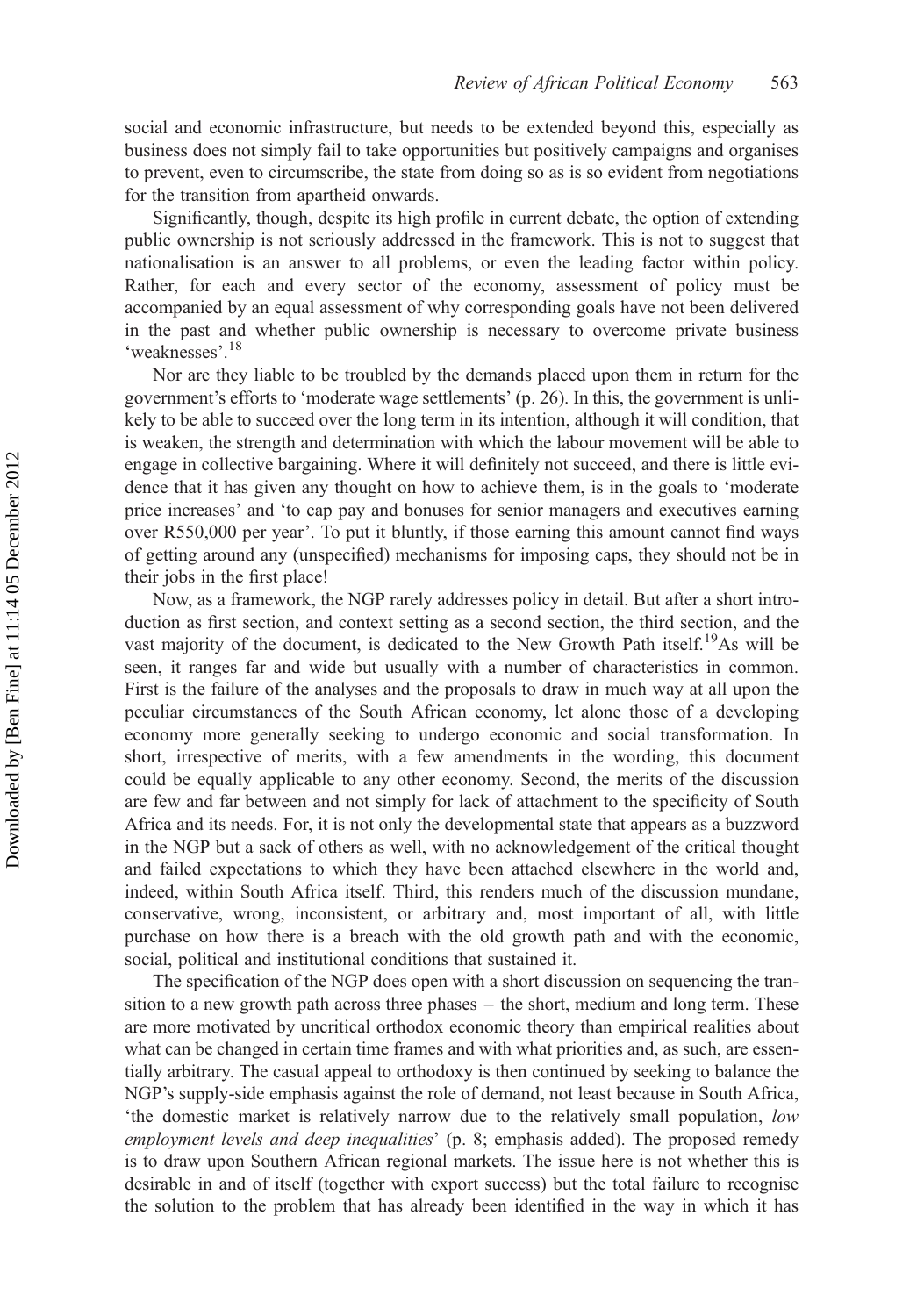been posed. If low employment levels and deep inequalities are the source of low demand for domestic production, all three of these can be addressed together by expanding employment, reducing inequality, and expanding domestic demand!

Instead we are offered an extraordinary exploration of job creation through presentation of a graph of  $xy = 3.5\%$  or so, where x is the employment intensity of growth and y is the rate of growth of GDP required to create 500,000 jobs per year. This is simply arithmetic with no analytical content whatsoever other than to suggest it is better to have a higher rate of growth and a higher intensity of employment if you want to increase employment. We are then offered five job drivers: infrastructure; main economic sectors; new economic developments; public services; and spatial development. Wish figures in terms of targets for employment creation are given but without much substance, and some of the rationale is troublesome. For example, 55% of a doubling of energy provision by 2030 is from renewables (albeit 25% from nuclear) implying, of course, 45% from non-renewables, presumably coal-fired. This does not do much for greening of the economy that is so heavily signalled elsewhere in the framework.

From job drivers, the NGP then shifts to yet another framework (beyond developmental state and job drivers), involving 'packages' for macroeconomics, microeconomics and social consensus (see above). The macroeconomics covers less than a page (p. 16), and makes the concession of a looser monetary policy but balanced by a tighter fiscal policy. Otherwise, it is difficult to discern anything that would distinguish it from the old growth path or trouble the International Monetary Fund (IMF). To reiterate, the macroeconomic package is one that fails to recognise the key issue of capital flight, and the corresponding impact this has had on both putative trade-offs and the levels of the exchange and interest rates. The macroeconomic package makes no reference to the levels of investment that need to be generated and how this will be achieved.

This is sheer speculation but the macroeconomic package might just as well have been written by Treasury, or have been deferential to its continuing concerns (and those of the old growth path). For the undoubted need for lower exchange and interest rates is hedged by concerns that the benefits of these will be squandered in higher wages (and prices) rather than improved performance. The lesson to be drawn here is of the need to get beyond this simple impasse of macro-constraining the micro, and to address the two together in terms of ensuring adequate levels of investment through total reform of the financial and banking system.

The microeconomic package, by contrast to the macro, is much more expansive and offers 10 programmes<sup>20</sup> and, interestingly, the goal of controlling inflationary pressures (p. 17). This is a welcome if unwitting recognition that the division between macroeconomics and microeconomics is unsustainable as inflation control surely belongs to macroeconomics. But I have something else in mind, that active industrial policy (Programme 1), rural development (Programme 2), labour market policies (Programme 7), and so on are both macro *and* micro simultaneously or, more exactly, dissolve the distinction between the two and should be considered on their own merits as specific sets of policies geared to bring about economic and social transformation. Each is of sufficient weight that it should not be considered micro, and each is of such significance that it should be integrated into an understanding of the workings of the economy (and society) as a whole.

There is much to commend, for example, the industrial policy that is being developed by the Department of Trade and Industry (DTI), and what is now its Industrial Policy Action Plan (IPAP3). I am more or less bound to say this as, without wishing to claim any credit, it parallels closely the approach of the policy document that I wrote for the Congress of South African Trade Unions (COSATU) some 15 years previously, emphasising the need both to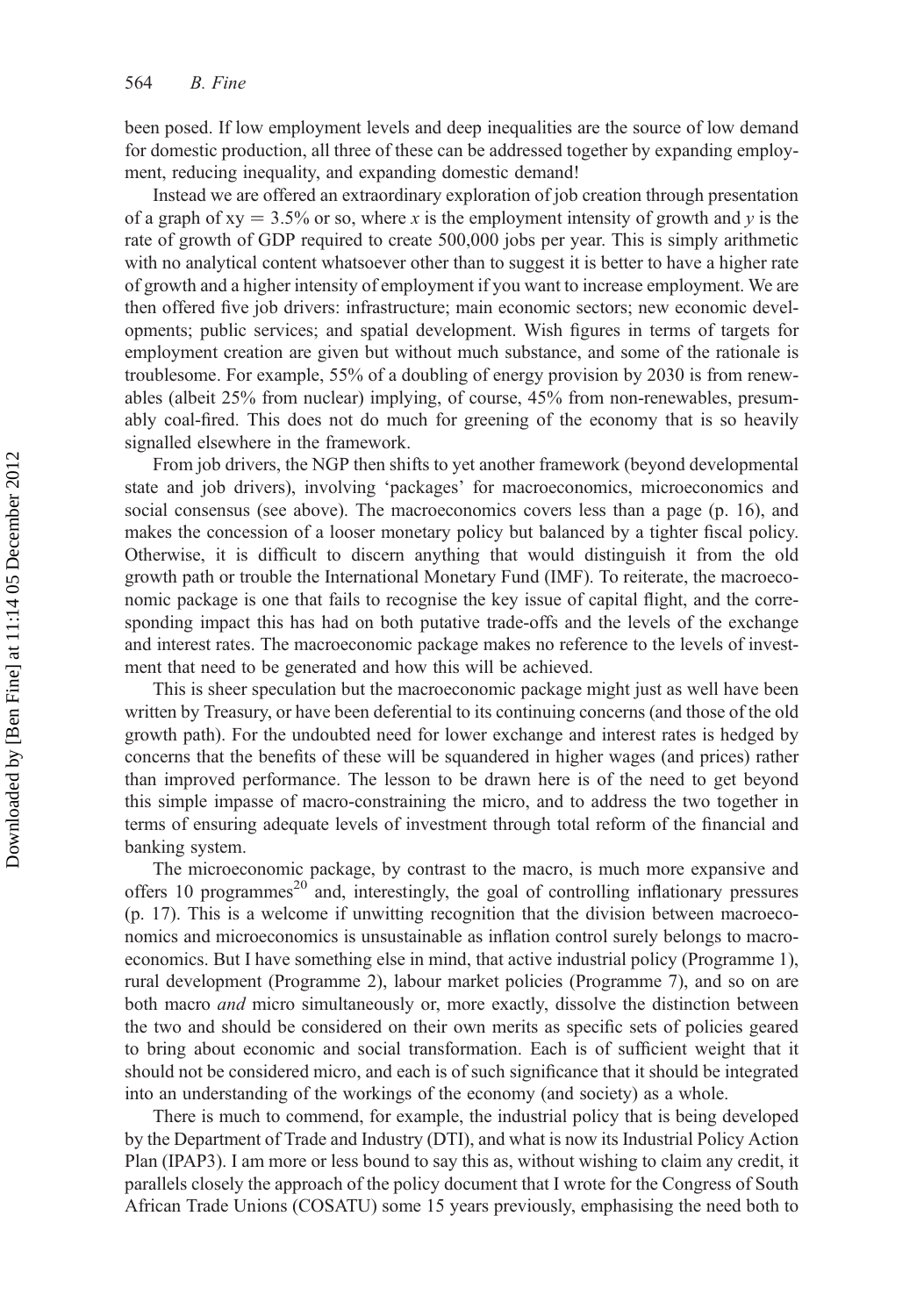address vertical, sectoral policies, and horizontal, strategic initiatives (Fine 1997). But, amongst other such systemic considerations, I placed considerable emphasis upon the mobilisation and allocation of finance for investment, for which the NGP does offer a limited programme – essentially insufficient ends without sufficient means, ranging over reorientation and strengthening of the funding potential from existing state corporations and financial institutions such as the Industrial Development Corporation (IDC), the Public Investment Corporation (PIC) and PostBank (p. 27). The point, however, is not that we have too little financial activity, but too much within the private sector, and it is this that must be redressed rather than its being complemented by state interventions in parallel to make up for its deficiencies.

Otherwise, there are some glaring inadequacies in the proposals. For competition policy (Programme 3), for example, there is a failure to take account of its inability to deal with the issues involved even if fully and effectively implemented. This was argued for steel in a paper drafted at much the same time as that on industrial policy (Fine 1998), and, of course, the government's problems with steel have subsequently worsened and revealed the limitations of its existing powers. Much the same has been exposed by the recent travails over the entrance of Walmart into South Africa to the apparent dissatisfaction of NGP Minister Patel. The simple point is that competition policy is liable to be insufficient in and of itself as a lever of industrial policy. It is at most a heavily contested barrier to what private capital might do; it does not positively address the necessary issues of policy around levels of investment, markets served, employment generated, technology deployed, etc.

Similarly, all the skills and training initiatives (Programme 4) in the world do nothing to improve outcomes in the absence of job creation. And reliance upon small- and mediumsized enterprises (SMEs) and microfinance (Programme 5) has surely long since passed its sell-by date given the voluminous critical literature in terms of how much it can deliver and what it delivers. Besides, the prospects for these depend much more on a vibrant economy than the other way about. Otherwise, there is a welcome recognition that broad-based black economic empowerment (BBBEE) (Programme 6) has been entirely unsatisfactory but no attempt to explain why this should have been so as both cause and symptom of South Africa's economic malaise. To put it in the vernacular, a new black elite has benefited from the processes of economic and social restructuring in a way that has been entirely parasitical and the exact antithesis of an aspiring indigenous, developmental bourgeoisie.

### Concluding remarks

The NGP framework is strong on good intentions and rhetoric but, at the end of the day, is sorely disappointing. I have pointed to one major elephant in the room which it ignores altogether (capital flight). This beast is a major factor in and of itself and as a symbol of the power of finance that needs to be overcome if any new type of growth path is to come onto the agenda. Even if we are not blind to this elephant, there is another one on which it stands, the MEC. This continues to drive the economy and underpins the symptoms that the NGP seeks to address. At least the framework recognises the role played by the MEC in dictating a high capital-intensive trajectory at the expense of employment creation for serving domestic needs, if not acknowledging the MEC as such itself. Instead, it offers a few imaginary elephants of its own around which it gingerly manoeuvres, most of which reflect a lack of critical thinking, a failure to engage with South African realities and, most worryingly of all, a discourse of consensus-cum-sacrifice within the working class, not least to be delivered by trade union members in particular to allow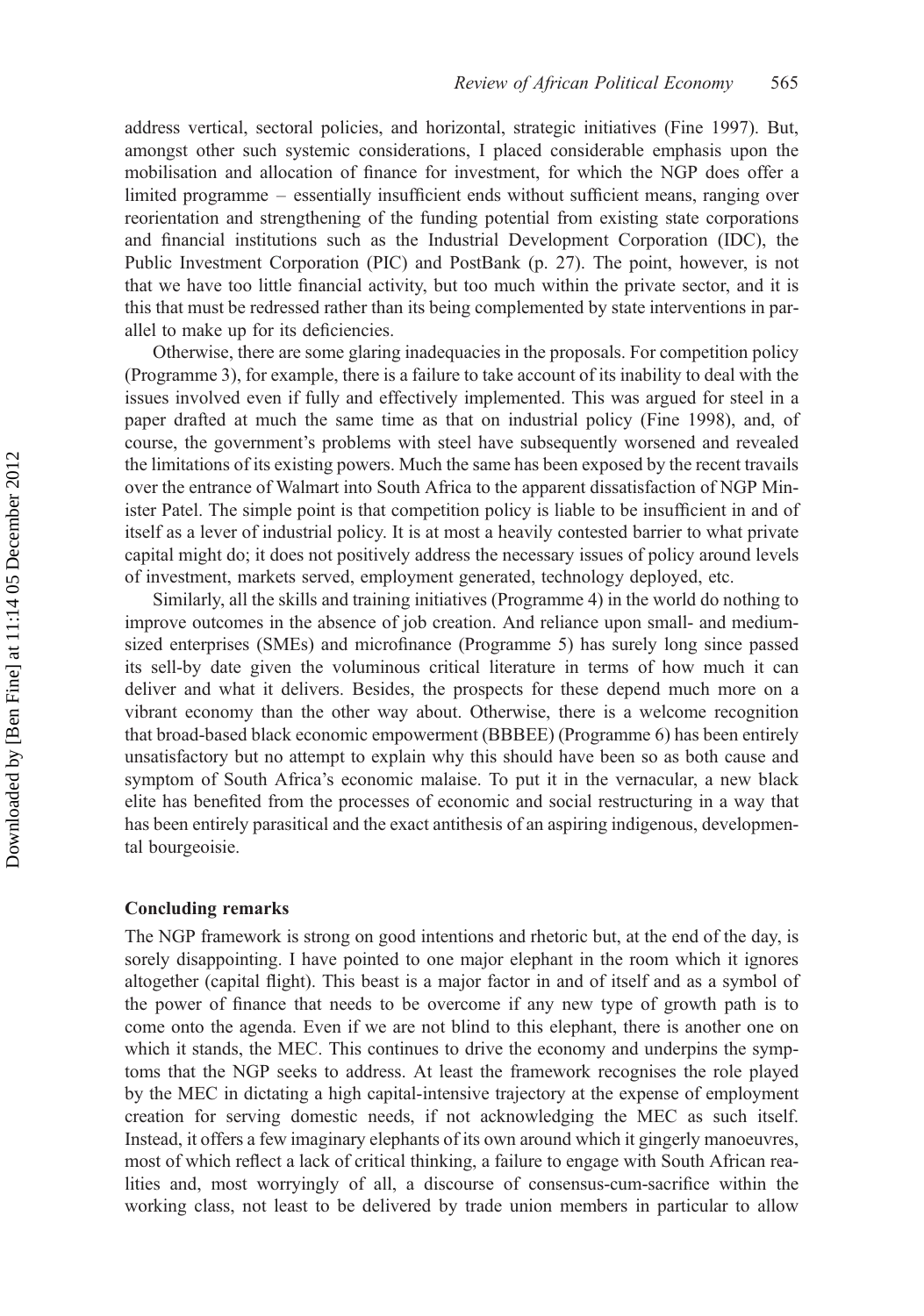'real gains for the working class as a whole' (p. 29). Surely the time has come when 'commitment to policies that support employment creation and equity' should be sought, if not demanded, from capital, even imposed upon it, rather than through the sacrifice of trade unionists? In this respect, careful reading of the framework from such a perspective reveals that its politics are addressed at the labour movement with the aim of incorporating its quiescence in return for programmes which ought to be delivered in any case and which are all the less likely to be delivered the more the labour movement trims its energies.

Of course, the NGP is but one policy document that sets the context within which policy will be debated, struggled over and, ultimately, implemented with or without intended outcomes being realised. And, equally, some might accept many or all of the criticisms levelled here, and more, and still see the NGP as a strategic step forward (over the old growth path) and the basis on which further progress might be built. Such postures can hardly be faulted for their optimism. Whether they represent realism is another matter. The more likely prospect is for a partially implemented and watered-down programme, with limited impact, growing dissent within the intended social dialogue and partnership, and business, unemployment, inequality and poverty continuing as unusual for post-apartheid economy and society that is so desperately in need of a genuinely new set of paths.

## Note on contributor

Ben Fine is Professor of Economics, School of Oriental and African Studies, University of London, and Senior Research Fellow attached to the South African Research Chair in Social Change, University of Johannesburg.

#### **Notes**

- 1. 'The New Growth Path: The framework', Economic Development Department, South Africa, 2010. Some of the arguments offered here are developed at greater length in the references listed. Thanks for comments on an earlier draft, especially from referees and editor, account of which was not always possible in view of a wish to retain the draft in its original form other than for minor corrections.
- 2. See [http://www.anc.org.za/docs/discus/2012/.](http://www.anc.org.za/docs/discus/2012/)
- 3. See Handley (2005) including discussion on whether pressure from international markets needs to be overt and direct or is internalised by policymakers.
- 4. See also Bassett (2008) for the need for elite interests to be embedded in, or accommodating to, a broader hegemonic politics – but how broad, and deep, is a moot point.
- 5. See Cornwall and Eade (2010).
- 6. The text immediately continues, 'The deep inequalities that rend our society complicate efforts to reach consensus', a recognition perhaps that the rich and powerful will defend their privileges and that consensus will not be able to redress them?
- 7. It is necessary to be mindful that this is a framework and not a work of scholarship, and to be assessed as such. Nonetheless, the framework reflects analytical stances, however consciously, fully, and consistently, and is open to be assessed as such.
- 8. The term risk recurs throughout the document and is indicative of being sensitive to conservative and financial reaction as well as unwittingly symbolic of the supposed commodity, risk, that is traded in financial markets.
- 9. For a full account, see Ashman *et al.* (2011), a contribution based on submission in response to declaration of amnesty (see below).
- 10. Note also that, in my debate with the Harvard Group, it continues to fail to address this problem even though it could not be made more prominent in critique of them, (Fine 2009a, 2009b) and (Hausmann and Andrews 2009). See below for implications for macroeconomic policy.
- 11. For an overview of financialisation, see (Fine 2011b).
- 12. See (Freund 2011) for South Africa as a developmental state in the apartheid past.
- 13. There has been a subtle and unnoticed redefinition of GDP to include financial services where previously it was excluded. But what is provided in practice by financial services? The answer is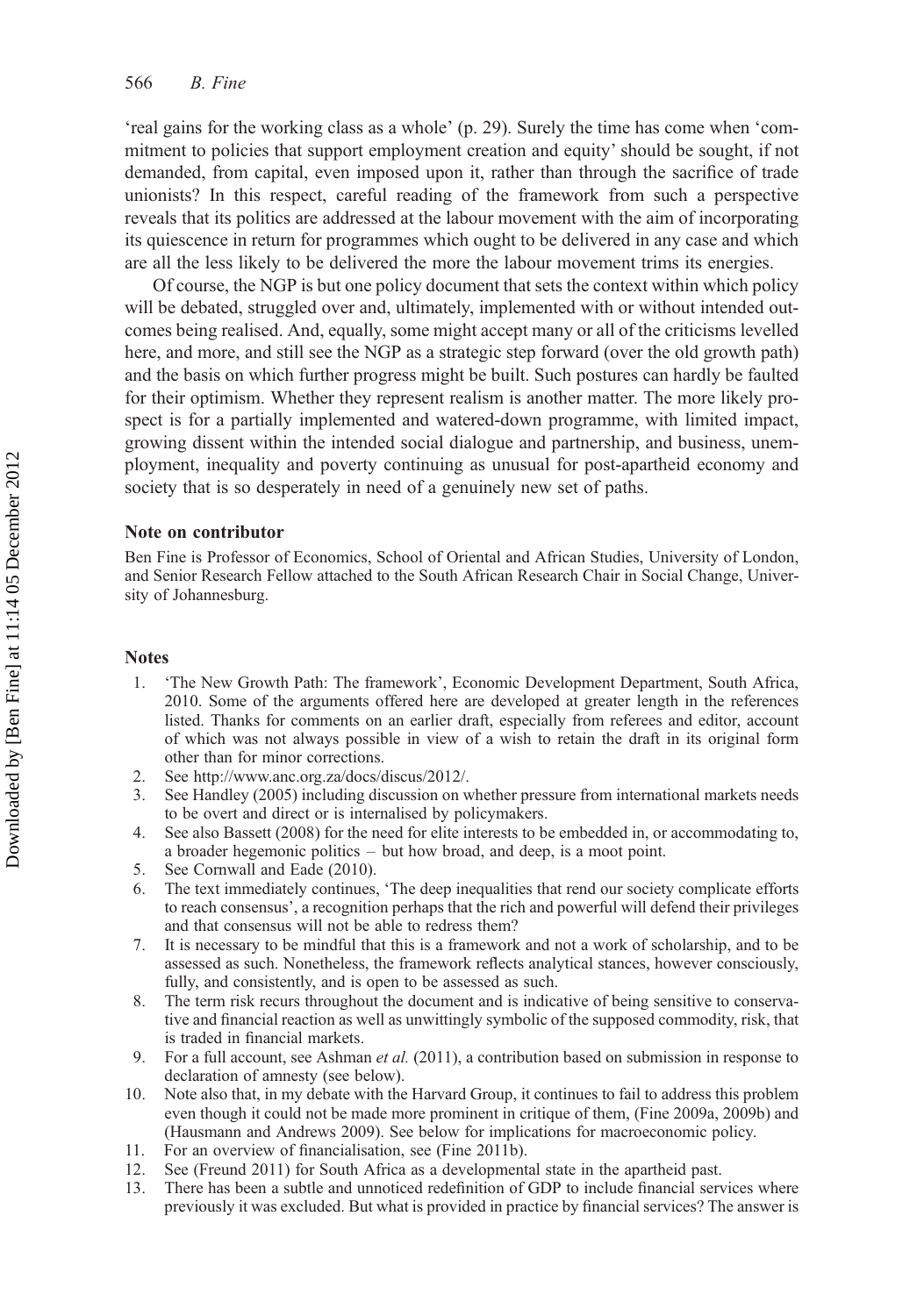trading in risk, putatively redistributing it to those more willing to bear it (as opposed to the reality of creating it for those who cannot). See Christophers (2011).

- 14. The elephant of capital flight is also to be found across Africa as documented in a series of co-authored papers and, most recently, Ndikumana and Boyce (2011).
- 15. For a critique of the space being opened by the IMF in this regard, see Gallagher (2011).
- 16. See Fine (2012a) for some discussion of this, noting that it has only recently become more prominent in Chinese policymaking.
- 17. For my own (co-authored) contributions on this, see Ashman *et al.* (2010a, 2010b) and Fine (2004, 2006, 2007, 2008a, 2008b, 2010a, 2010b, 2011a), Fine and Stoneman (1996) and Fine and Rustomjee (1997).
- 18. See Bayliss and Fine (2008) for general arguments around water and electricity, and Kgara and Barsel (2010) for pharmaceuticals, for example.
- 19. A fourth section offers a cursory programme for implementation and is followed by an appendix with an outline for the five job drivers.
- 20. Those not mentioned in what follows are Programmes 8 (technology), 9 (trade) and 10 (Africa).

#### References

- Ashman, S., Fine, B., and Newman, S., 2010a. The developmental state and post-liberation South Africa. In: N. Misra-Dexter and J. February, eds. Testing democracy: which way is South Africa going? Cape Town: Institute for a Democratic South Africa / ABC Press, 23–45.
- Ashman, S., Fine, B., and Newman, S., 2010b. The crisis in South Africa: neoliberalism, financialization and uneven and combined development. In: L. Panitch, S. Albo and V. Chibber, eds. The crisis this time. London: Merlin Press, 174–195.
- Ashman, S., Fine, B., and Newman, S., 2011. Amnesty international? The nature, scale and impact of capital flight from South Africa. Journal of Southern African Studies, 37 (1), 7-25.
- Ashman, S., Fine, B., and Newman, S., 2013. Systems of accumulation and the evolving MEC. In: B. Fine, J. Saraswati and D. Tavasci, eds. Beyond the developmental state: industrial policy into the 21st century. London: Pluto Press, in press.
- Bassett, C., 2008. South Africa: revisiting capital's 'formative action'. Review of African Political Economy, 35 (116), 185–202.
- Bayliss, K. and Fine, B., eds., 2008. Whither the privatisation experiment? Electricity and water sector reform in Sub-Saharan Africa. Basingstoke: Palgrave Macmillan.
- Christophers, B., 2011. Making finance productive. Economy and Society, 40 (1), 112–140.
- Cornwall, A. and Eade, D., eds., 2010. Deconstructing development discourse: buzzwords and fuzzwords. Rugby: Practical Action Publishing.
- Fine, B., 1997. Industrial policy and South Africa: a strategic view. NIEP Occasional Paper Series No. 5. Johannesburg: National Institute for Economic Policy.
- Fine, B., 1998. Vertical relations in the South African steel industry. NIEP Occasional Paper Series No. 13. Johannesburg: National Institute for Economic Policy, Originally a report for NUMSA Investment Company, December 1997.
- Fine, B., 2001. Social capital versus social theory: political economy and social science at the turn of the millennium. London: Routledge.
- Fine, B., 2004. Beyond the developmental state: towards a political economy of development. In: H. Hirakawa, M. Noguchi and M. Sano, eds. Beyond market-driven development: a new stream of political economy of development. Tokyo: Nihon Hyoron Sha, [in Japanese]. Published in 2005 in English in C. Lapavitsas and M. Noguchi, eds. Beyond market-driven development: drawing on the experience of Asia and Latin America. London: Routledge, 17–33.
- Fine, B., 2006. The developmental state and the political economy of development. In: K. Jomo and B. Fine, eds. The new development economics: after the Washington Consensus. Delhi: Tulika, London: Zed Press.
- Fine, B., 2007. State, development and inequality: the curious incidence of the developmental state in the night-time, Paper presented to Sanpad Conference, Durban, 26–30 June. Available from: <http://eprints.soas.ac.uk/5611/1/sanpad.pdf> [Accessed 6 September 2012].
- Fine, B., 2008a. *Engaging the MEC: or a lot of my views on a lot of things*. Paper for MEC workshop at University of KwaZulu-Natal, Durban, 17 –18 June. Available from: [http://eprints.soas.ac.uk/](http://eprints.soas.ac.uk/5813/) [5813/](http://eprints.soas.ac.uk/5813/) [Accessed 6 September 2012]. In shortened version as Fine, B., 2010. Engaging the MEC: or a few of my views on a few things, Transformation, 71, 26 –49.